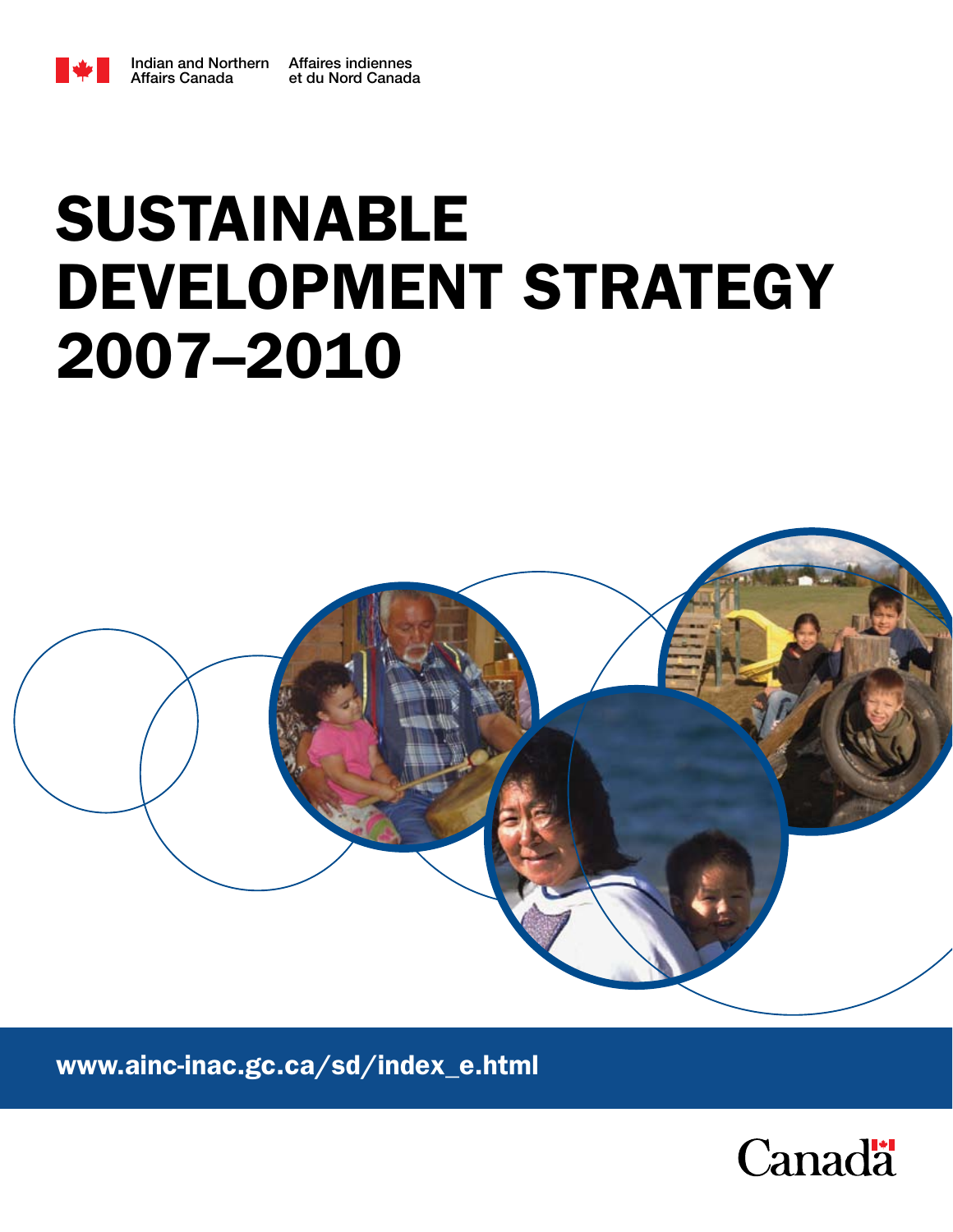Published under the authority of the Minister of Indian Affairs and Northern Development

Ottawa, 2006 www.ainc-inac.gc.ca 1-800-567-9604 TTY only 1-886-559-0554

QS-8577-040-BB-A1 R2-123/2007 0-662-49632-9

© Minister of Public Works and Government Services Canada

Stratégie de développement durable 2007–2010

The printing processes and paper used for this document are fully certified under Canada's sole ecolabelling program — the Environmental Choice Program (ECP).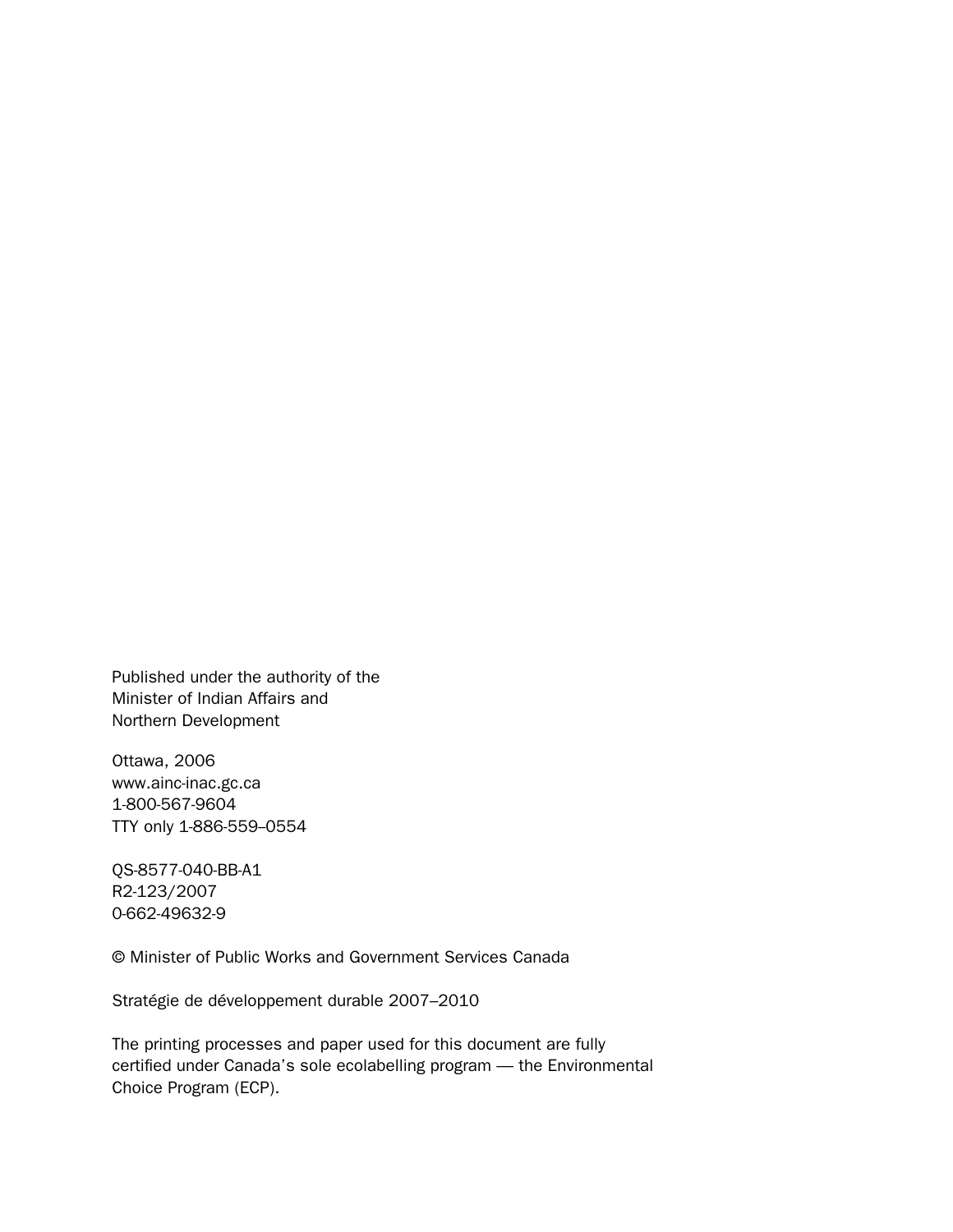# In our every deliberation we must consider the impact of our decisions on the next seven generations.

*From the Great Law of the Iroquois Confederacy*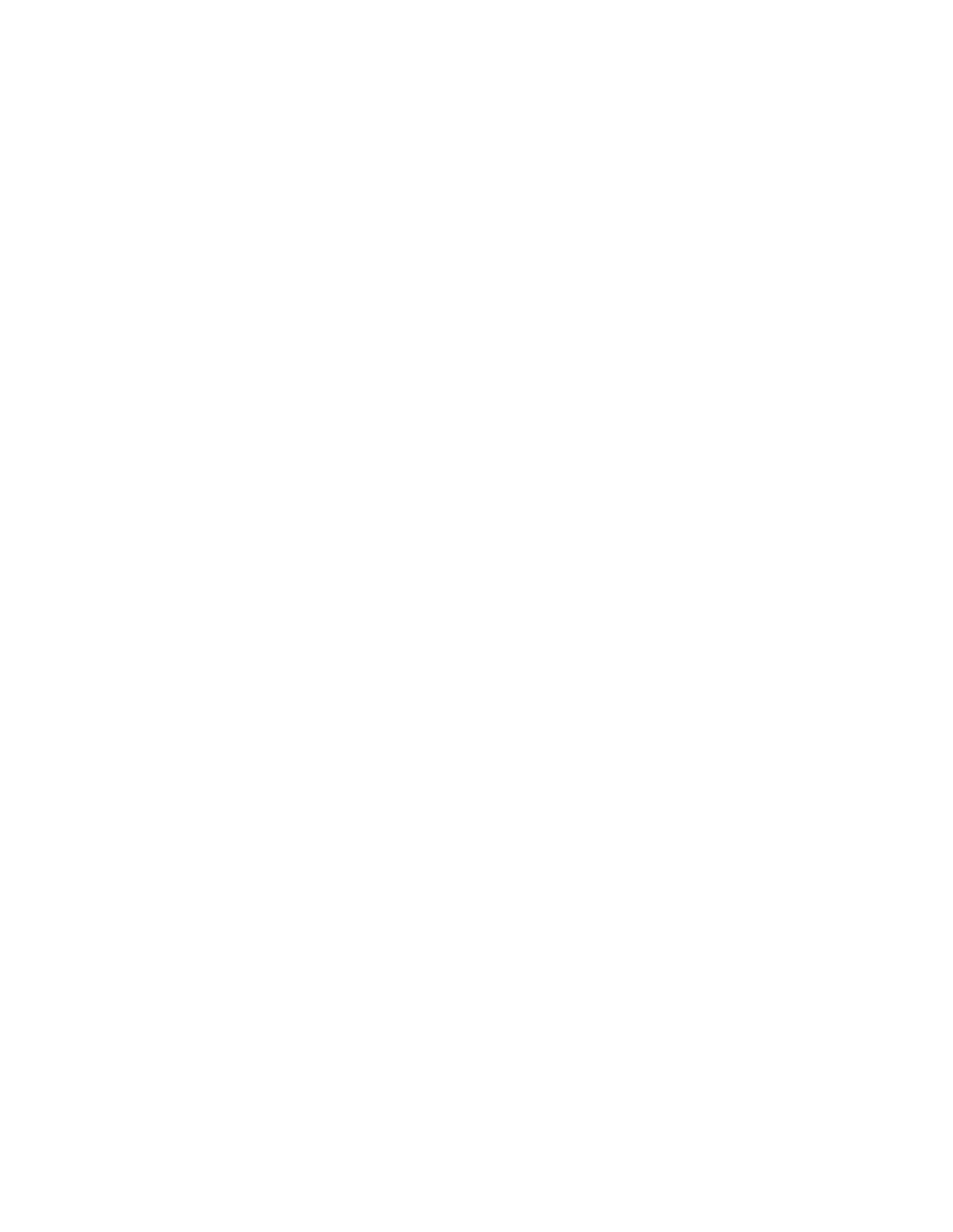# Minister's Message

As Minister of Indian Affairs and Northern Development and Federal Interlocutor for Métis and Non-Status Indians, I am pleased to present our Sustainable Development Strategy 2007–2010. This Strategy presents a holistic approach to sustainable communities with strong social, economic and environmental dimensions. It has been developed by Indian and Northern Affairs Canada's (INAC) National Sustainable Development Strategy Working Group (NSDSWG), composed of departmental and Aboriginal representatives from across the country.

Across the Department, efforts are focussed on promoting sustainable development through strong foundations of governance, investing in people and improving community infrastructure. Strengthened governance, strategic investments in economic development and education, along with improved housing and infrastructure and safe drinking water are part of a streamlined set of priorities that are beginning to bring forth positive results.

Self-reliance for Aboriginal and northern communities, the protection of socio-cultural, economic and ecological capital, and efficiency and effectiveness in achieving results are key considerations that this Strategy promotes for integration into all our policies, programs and decision-making processes, at every level and in every part of our organization.

Canada's new government is committed to the concept of sustainable development, and I am confident that, as a key tool, this Strategy places us firmly on the right path to continue to improve the lives of First Nations, Inuit, Métis and Northerners, as we form new partnerships and strengthen existing relationships through mutual respect and trust.

Jim Prentice, PC, QC, MP

Minister of Indian Affairs and Northern Development Canada and Federal Interlocutor for Métis and Non-Status Indians

 $\mathbf{v}$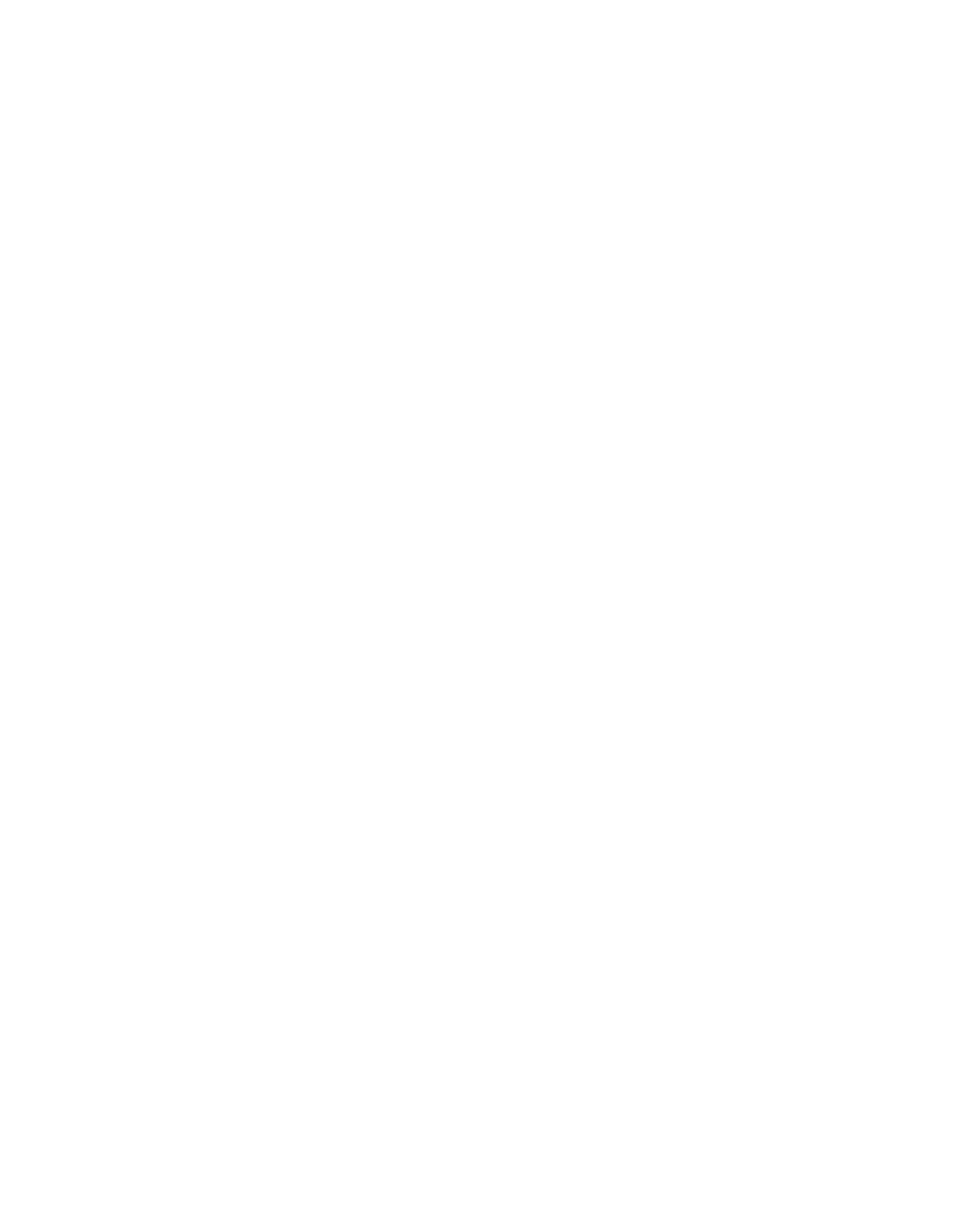# **Contents**

| Appendix 1. Integration of SD Strategy into Overall INAC Direction and Reporting 31 |  |
|-------------------------------------------------------------------------------------|--|
|                                                                                     |  |
| Appendix 4. Inventory of SDS 2007-2010 Commitments, Objectives, Targets34           |  |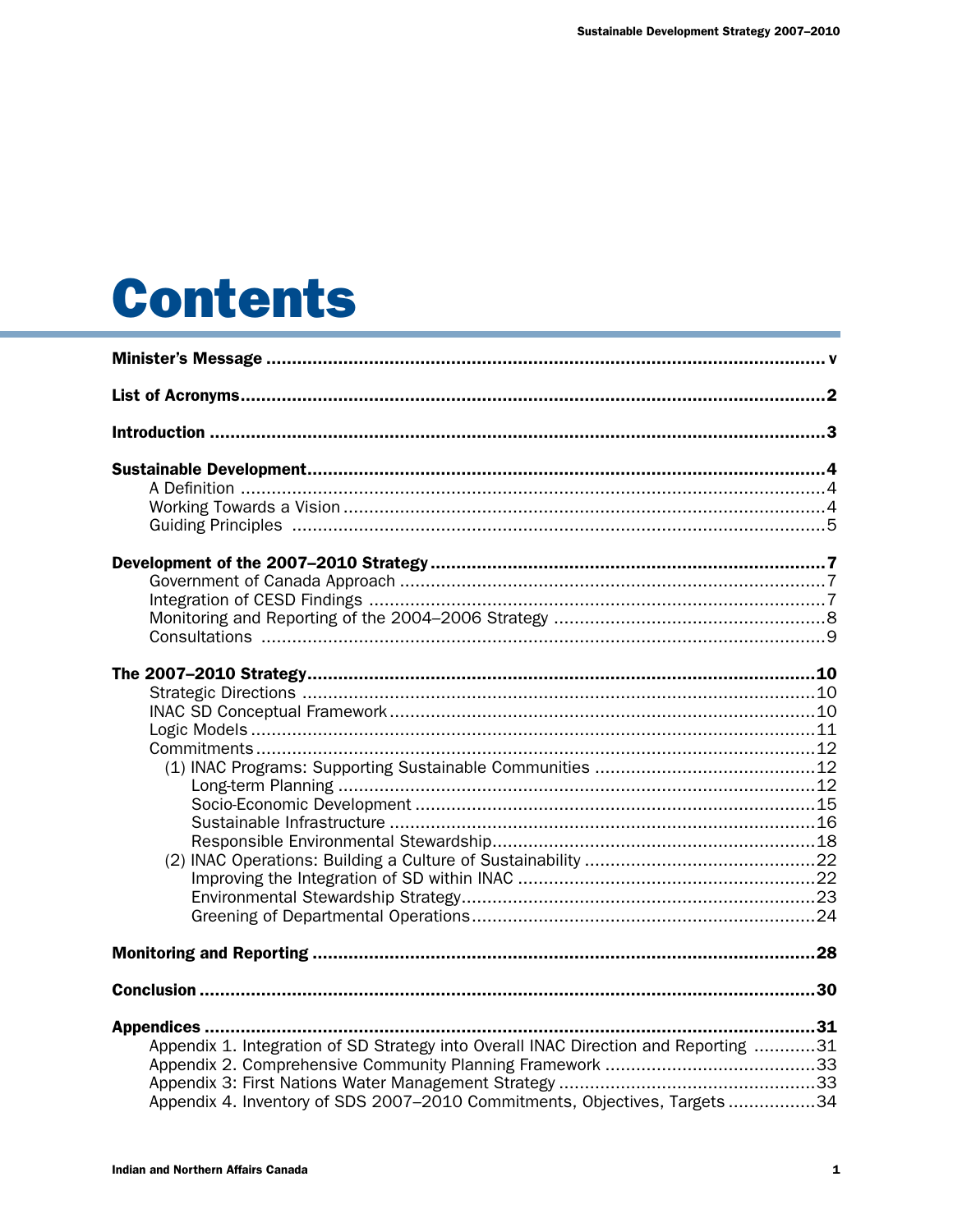## List of Acronyms

| <b>Comprehensive Community Planning</b>                     |
|-------------------------------------------------------------|
| Commissioner of the Environment and Sustainable Development |
| Environmental Management System                             |
| Environmental Stewardship Strategy                          |
| Family Violence Prevention Program                          |
| Greenhouse gas                                              |
| Indian and Inuit Affairs Business Line                      |
| Indian and Inuit Affairs Program                            |
| Indian and Northern Affairs Canada                          |
| National Sustainable Development Strategy Working Group     |
| Sustainable Development                                     |
| Sustainable Development Division                            |
| Sustainable Development Strategy                            |
| Strategic Environmental Assessment                          |
|                                                             |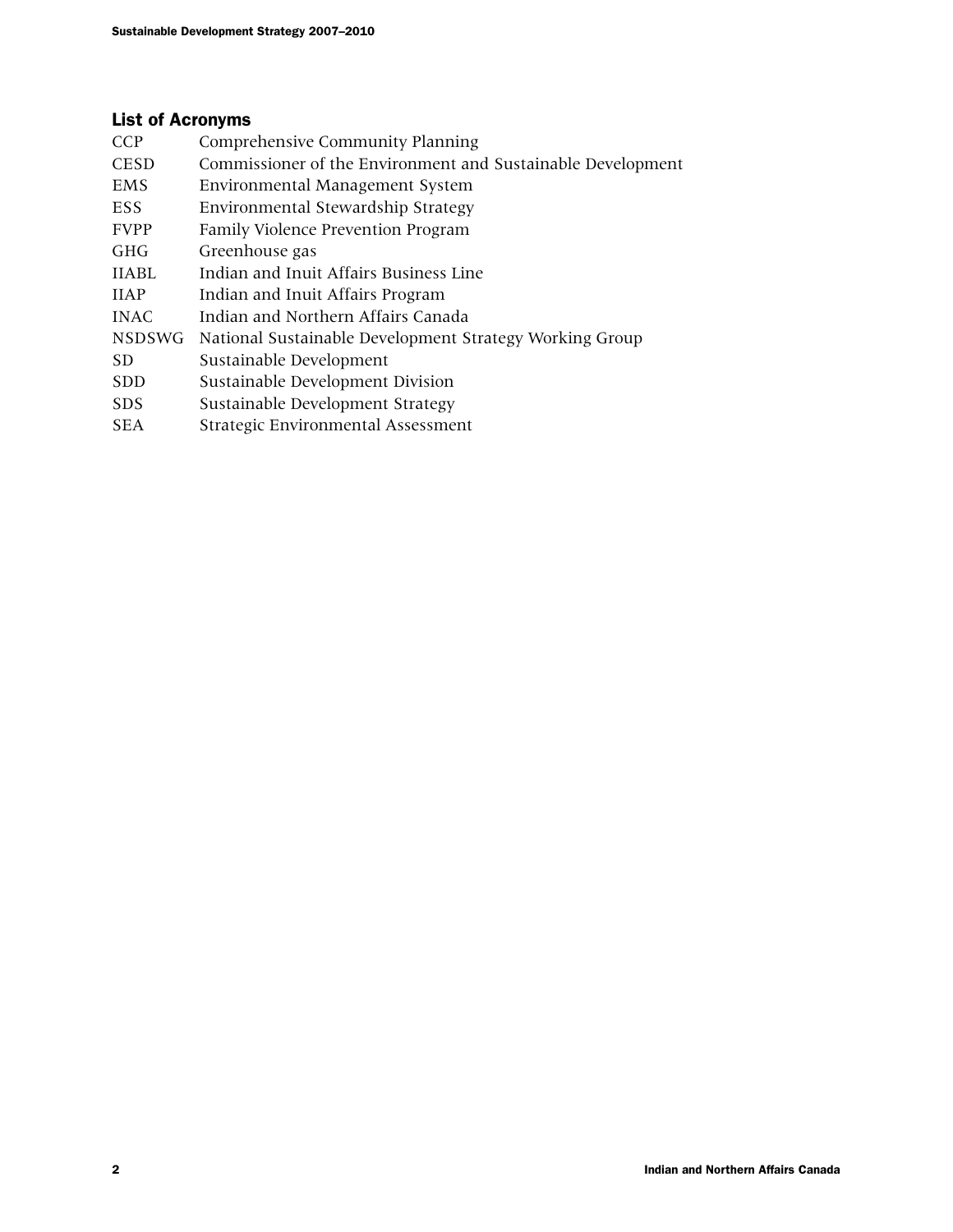# Introduction

Sustainable Development Strategies (SDS), prepared by federal departments and agencies under 1995 amendments to the *Auditor General Act,* are a key element of the Government of Canada's approach to sustainable development (SD). These strategies provide a tool for departments to systematically consider the implementation of sustainable development into their policies, programs, legislation and operation.

This document is Indian and Northern Affairs Canada's (INAC) fourth SDS. It builds upon the lessons learned and best practices of past strategies, striving to further promote the integration of sustainable development thinking into the Department's structure, policy and direction.

This SDS highlights the key SD initiatives that INAC is undertaking over the next three years. It is, however, only one vehicle used by INAC to support sustainable communities. There are many examples of initiatives underway where a community or INAC region is working on sustainability issues simply as part of their way of doing business.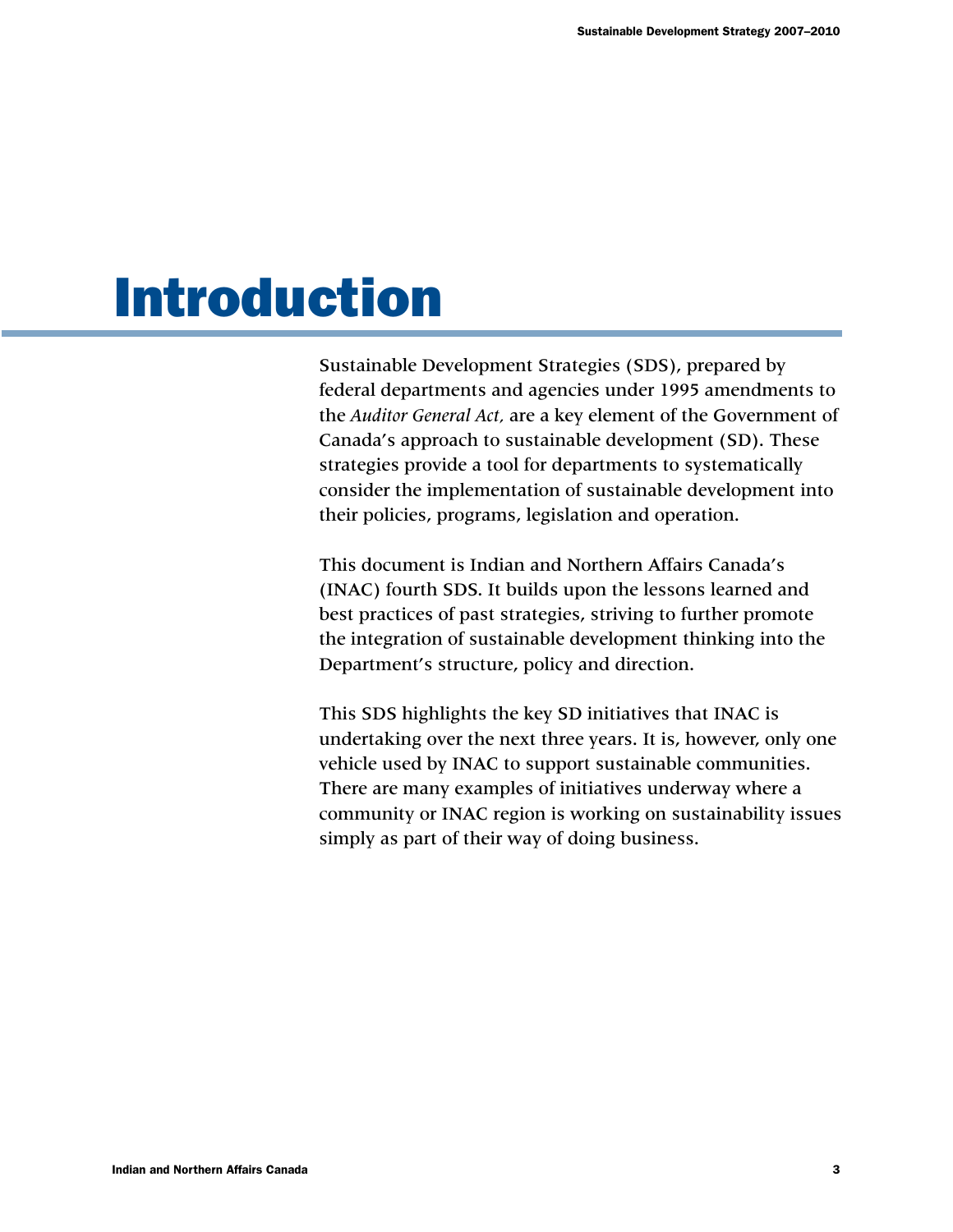# Sustainable Development

Much like the term "globalization," "sustainable development" is now a term commonly used in popular media, yet difficult to define due to its complexities. It was therefore critical for INAC to not only clearly define sustainable development, but to also establish a vision specific to the INAC goals, and guiding principles to follow in pursuit of it. These are outlined below and are the foundation for each of the INAC Sustainable Development Strategies.

## A Definition

Sustainable development is increasingly seen as the most viable solution for managing today's complex environmental, economic and social challenges. However, making decisions that are environmentally, socially and economically sustainable has long been a cornerstone of Aboriginal cultures.

INAC uses the definition of sustainable development that was published by the World Commission on Environment and Development (the Brundtland Commission) in 1987, and adopted by Canada in 1995. Sustainable development is:

*Development that meets the needs of the present without compromising the ability of future generations to meet their own needs.*

Communities that are "sustainable" can be described as those which enjoy a prosperous economy, a vibrant and just society, and a healthy environment for current and future generations.

## Working Towards a Vision

INAC has developed its own vision of sustainable development to guide the development of programs, policies and operational tools that will enable its employees to effectively support sustainable communities. In the context of this Strategy, "communities" is a set of people with some shared elements, whether physical communities or communities of interest.

The departmental SD vision is not the First Nations, Métis, Inuit or Northerner vision of sustainable development. INAC cannot speak on their behalf, but rather uses the vision to describe where the Department sees itself in the future.

*INAC's Sustainable Development Vision Within two generations, many First Nations and Inuit communities will be healthy and safe models of sustainability. They will have housing, infrastructure and support services comparable to those of similar size and function elsewhere in Canada. Within a protected environment, they will have effective transportation and*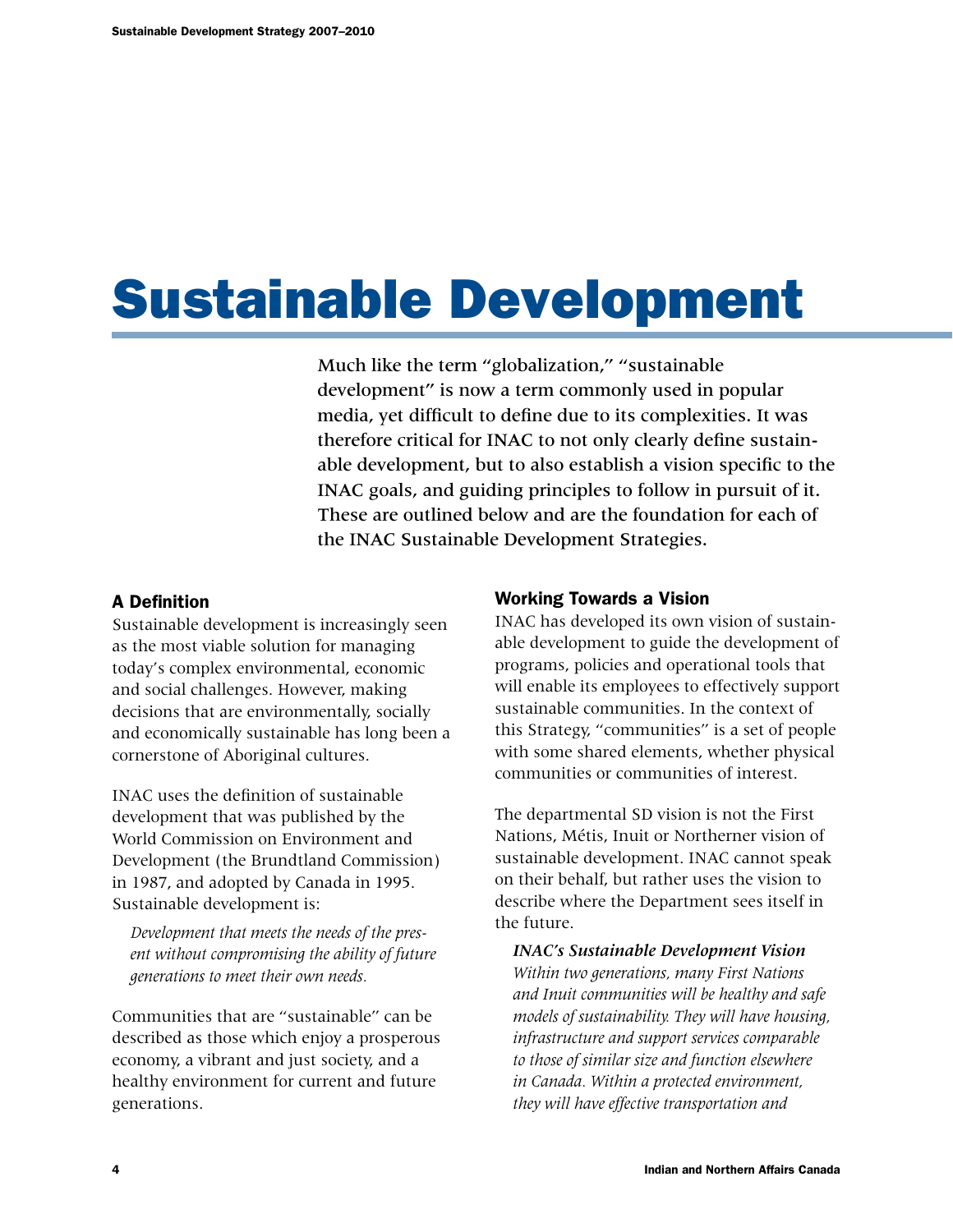*communications links to the rest of the country and ample affordable, clean sources of energy. A majority of First Nations and Inuit communities will effectively manage their own institutions with strong governance structures. Community members, especially women and youth, will have acceptable opportunities for education, will participate in the economy, and will be able to get involved in local governance.* 

*Métis, Non-Status Indians and urban Aboriginal people will realize their full potential economically, socially and politically in Canadian society.*

*Land claims and issues such as management and access to natural resources and land tenure have been largely settled through negotiations. Community planning and development will be long-term, locally driven and comprehensive.* 

*The northern territories will be more selfsufficient and prosperous regions where people manage their own affairs and make stronger contributions to the country as a whole.*

*As First Nations, Inuit, and Northerners gain greater autonomy and build capacity, the types of services they will require from the federal government will change. As communities become healthier, safer, and economically and environmentally stable, a smaller department will likely emerge.*

*A major focus of the Department will be the implementation of the many Aboriginal selfgovernment agreements. INAC will also be a strong advocate for Aboriginal and northern peoples and will play a more active role as a facilitator to develop partnerships to work more cooperatively on Aboriginal and northern issues, while respecting traditions, governance structures, language, gender and culture.*

*Striving toward this vision strengthens the federal government's legal, constitutional, fiduciary and treaty obligations and will require concerted cooperation.*

## Planning for Success

"If we don't involve the community, we're doomed to failure," says We Wai Kai Chief Ralph Dick.

Chief Dick's words aptly summarize the objective of the Comprehensive Community Planning, or CPP, pilot projects launched in five First Nations — Lytton, Okanagan, Squiala, We Wai Kai (Cape Mudge) and Yekooche — in British Columbia in 2004.

Comprehensive community planning (CCP) addresses key planning areas, all of which are interrelated and interdependent: governance, land and resources, health, infrastructure development, culture, social issues and the economy. (More information on CPP is available in Appendix 2.)

As of March 2006, four out of five of these communities had completed their respective CCPs. INAC partnered with each community individually, and each used a different approach to achieve their CCP.

The vision recognizes that each Aboriginal and northern community is unique. Thus, the long-term vision of sustainability and the right path to that vision will be different for each community.

## Guiding Principles

INAC's eight SD principles have remained constant through its four strategies. Developed through consultations across the Department, as well as with Aboriginal and northern partners, they serve as the fundamental criteria for establishing commitments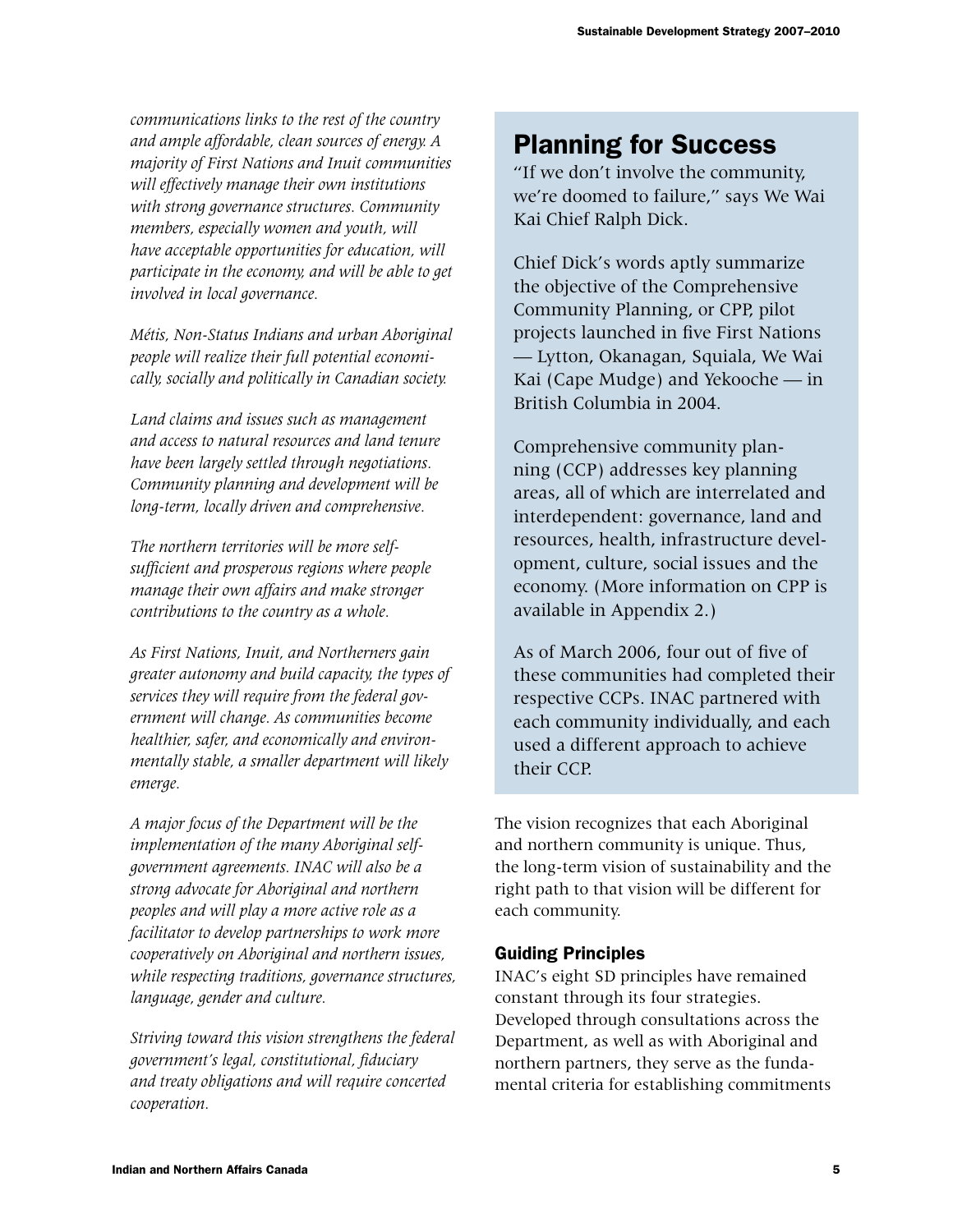to achieve the Department's long-term vision of sustainability.

- 1. Full consideration of economic viability, social implications, and cultural and environmental values in decision making and policy and program development;
- 2. Open, inclusive and accountable decision making;
- 3. Honouring treaty and fiduciary obligations, as well as land claim, self-government and international agreements;
- 4. Engagement of interested local communities and organizations when planning and implementing federal programs;
- 5. Respect for diverse cultures and traditional values, as well as the land and its diversity as the foundation for healthy communities;
- 6. Fair and equitable opportunities for First Nations, Inuit, Métis and northern peoples to share in the benefits, risks and drawbacks of development;
- 7. Decisions based on the best available scientific, traditional and local knowledge;
- 8. Efficient use of natural resources and minimization of pollution in INAC's internal operations.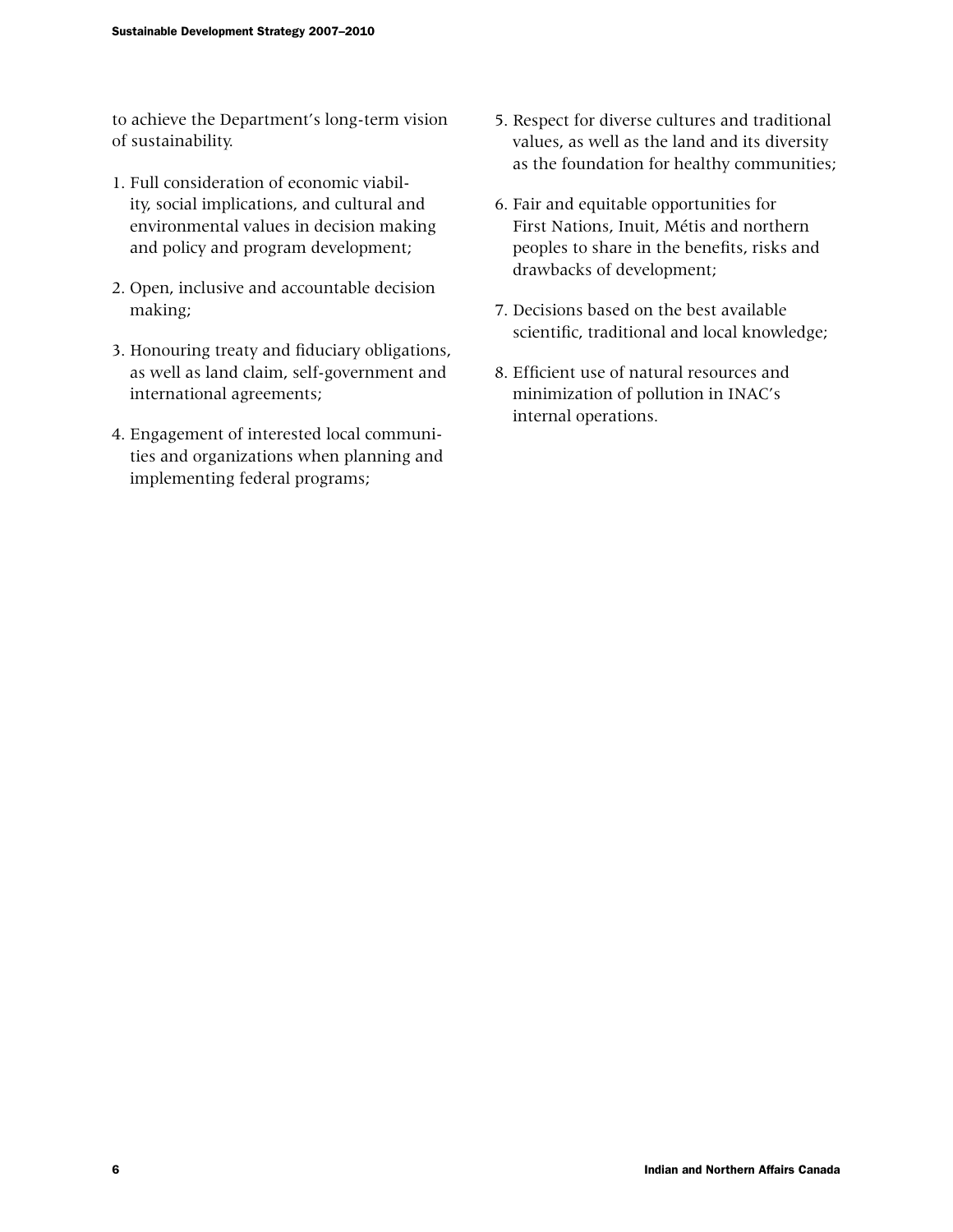# Development of the 2007–2010 Strategy

INAC recognizes that for a strategy to be effective, it cannot be developed in isolation. For this reason, INAC's SDS has been developed in such a way as to be synchronized with the Government of Canada approach to SD; the findings from the most recent Commissioner of the Environment and Development (CESD) audit; the lessons learned from INAC's 2004–2006 SDS; the results of consultations and Departmental planning.

#### Government of Canada Approach

Developing a centralized, federal approach to sustainable development has been recognized as a top priority. In response, the Government of Canada has identified a set of six sustainable development goals: Clean Air, Clean Water, Reduce Greenhouse Gas Emissions, Sustainable Development and Use of Natural Resources, Sustainable Communities, and Governance for Sustainable Development.<sup>1</sup>

These goals integrate and complement the objectives set earlier this year regarding the greening of government operations. It is hoped that by identifying how departmental activities support broader federal goals and objectives with respect to sustainable development that Canadians will gain a clearer picture of how the federal government works, in an ongoing way, to ensure improvements in the Canadian quality of life. At the same time, improved coordination will strengthen

accountability, drive government-wide performance, and focus and stimulate activity in some key areas.

The 2007–2010 INAC SDS is solidly linked to federal goals of sustainability, as outlined in the federal guidance *Coordinating the Fourth Round of Departmental Sustainable Development Strategies.*

#### Integration of CESD Findings

The Commissioner of the Environment and Sustainable Development (CESD)<sup>2</sup> is part of the Auditor General's office and is responsible for monitoring the implementation, management and impact of departmental SD strategies. Following the release of the 2005 audit of federal Sustainable Development Strategies, the Commissioner recommended that in order to make fundamental change, SDSs need to play a "challenge function" by encouraging departments to stretch beyond "business as usual."

<sup>1</sup> More information on the federal sustainable development goals and green government operations is available online at www.sdinfo.gc.ca

<sup>&</sup>lt;sup>2</sup> More information on the CESD is available online at http://www.oag-bvg.gc.ca/domino/cesd\_cedd.nsf/html/cesd\_index\_e.html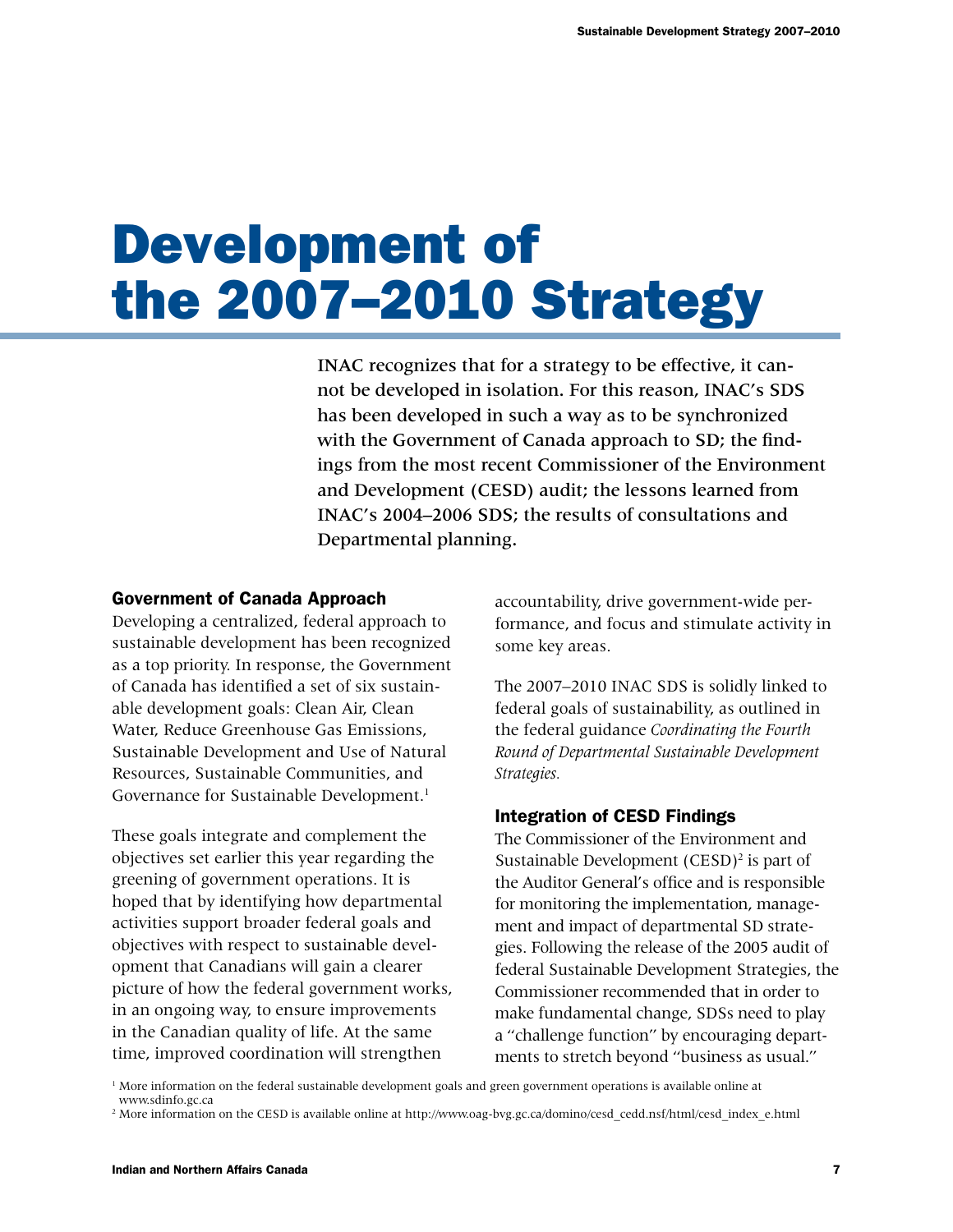To do so, the Commissioner advised that commitments should be innovative, collaborative and enhance progress through the use of partnerships. Further, they should be meaningful and measurable with short-term activities set in the context of long-term results. In addition, the CESD counseled that management systems supporting the SDSs that govern planning, implementation, monitoring, and reporting need to demonstrate greater accountability for commitments.

In response to the Commissioner's recommendations, INAC has made improvements to the development, implementation, and management of its SDS, which are reflected in this SDS 2007–2010. While previous strategies addressed most issues with an "activitybased" approach, this strategy commits to change at a higher level, with fewer commitments and more rigorous performance management standards.

## Monitoring and Reporting of the 2004–2006 Strategy

As part of the monitoring and reporting requirements for SDS 2004–2006, the Sustainable Development Division (SDD) of INAC completed its second progress report in January 2006.<sup>3</sup>

The key challenges identified in this 2006 progress report were timeliness and quality of reporting. Specifically, there were too many SD commitments, many of which were difficult to measure in terms of progress and concrete results. While a step forward in terms of monitoring departmental commitments, the tracking and reporting system developed for the SDS 2004–2006 was not user-friendly, nor clearly linked to departmental planning and reporting processes.

Despite these challenges, the progress report also identified some key successes. This was

## Bringing People Together

"There was so much separation amongst our people, and now they are coming together — working handin-hand — to develop a community plan," says Chief Ann Francis-Muise of Pictou Landing First Nation, one of the three Atlantic communities in the First Nations Community Planning Project, a pilot CPP (more information in Appendix 2).

The project was started by the Cities  $\delta$ Environment Unit from the Faculty of Architecture and Planning at Dalhousie University and the Joint Community Planning Committee (JCPC), a steering committee made up of government and First Nation representatives. Together, they created the First Nations Community Planning Model.

This project has won numerous awards; most recently, it was recognized as one of the 10 best practices in the world, selected from over 700 submissions in the 2004 Dubai International Award for Best Practices in Improving the Living Environment, sponsored by the United Nations Centre for Human Settlements (Habitat).

particularly evident in departmental efforts to promote horizontal, collaborative and integrated approaches to address the challenges of working across organization boundaries on complex issues facing Aboriginal and northern communities. Examples of successful collaborative approaches to SD are highlighted within this 2007–2010 SDS (see coloured text boxes throughout).

<sup>3</sup> This report is available online at http://www.ainc-inac.gc.ca/sd/pr/pr0406/index e.html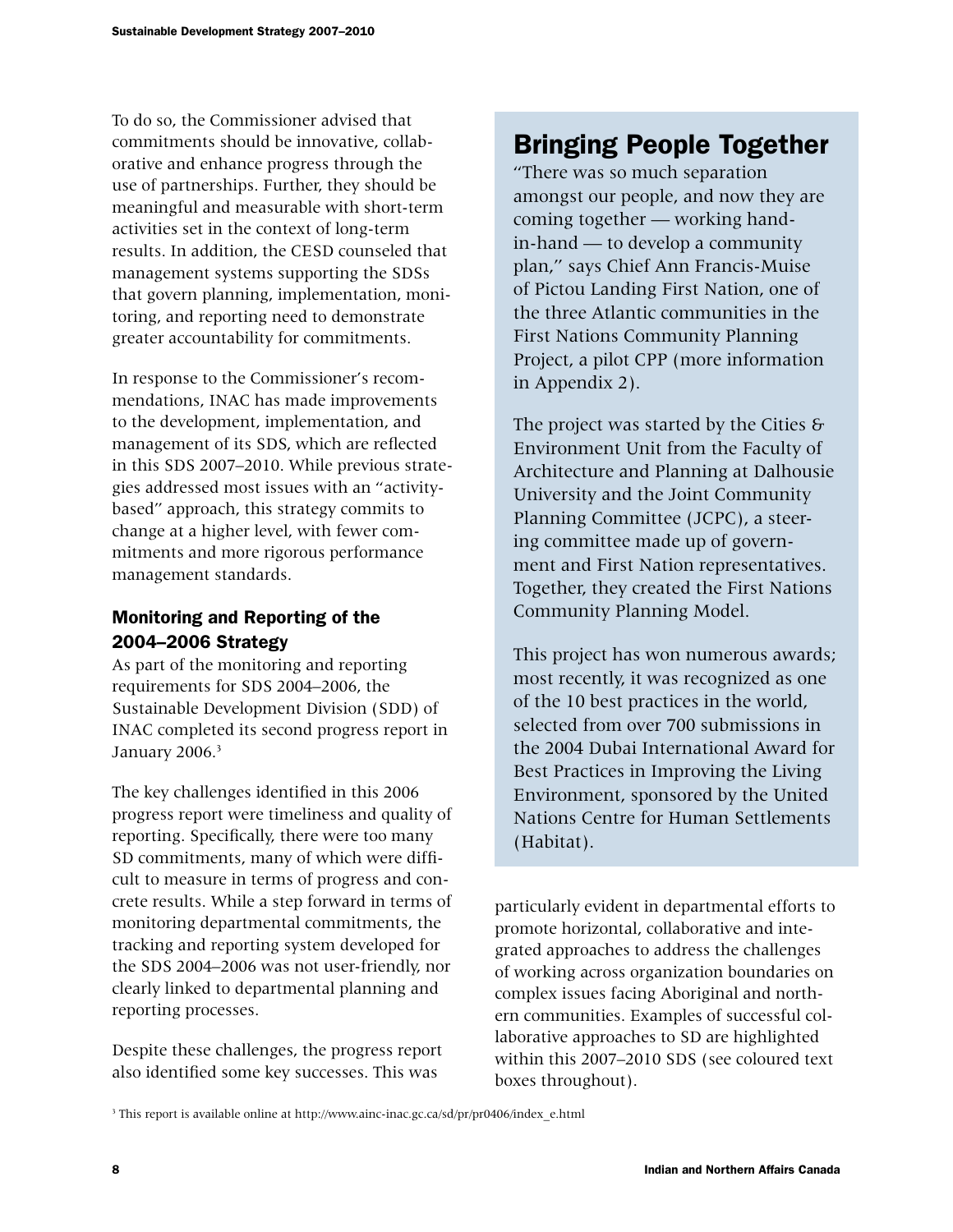## **Consultations**

As part of the renewal process from the 2004–2006 SDS to the 2007–2010 SDS, consultations were carried out with departmental regions and sectors, as well as with representatives from Aboriginal communities and organizations. These consultations aimed to collaboratively identify SD commitments for the upcoming three-year period.

The result is a focus on commitments that will have a long-term, concrete impact at the community level as well as on departmental policy, operations and decision making. Thus, the 2007–2010 strategy also strives to better fit with the Department's strategic direction and planning and reporting processes.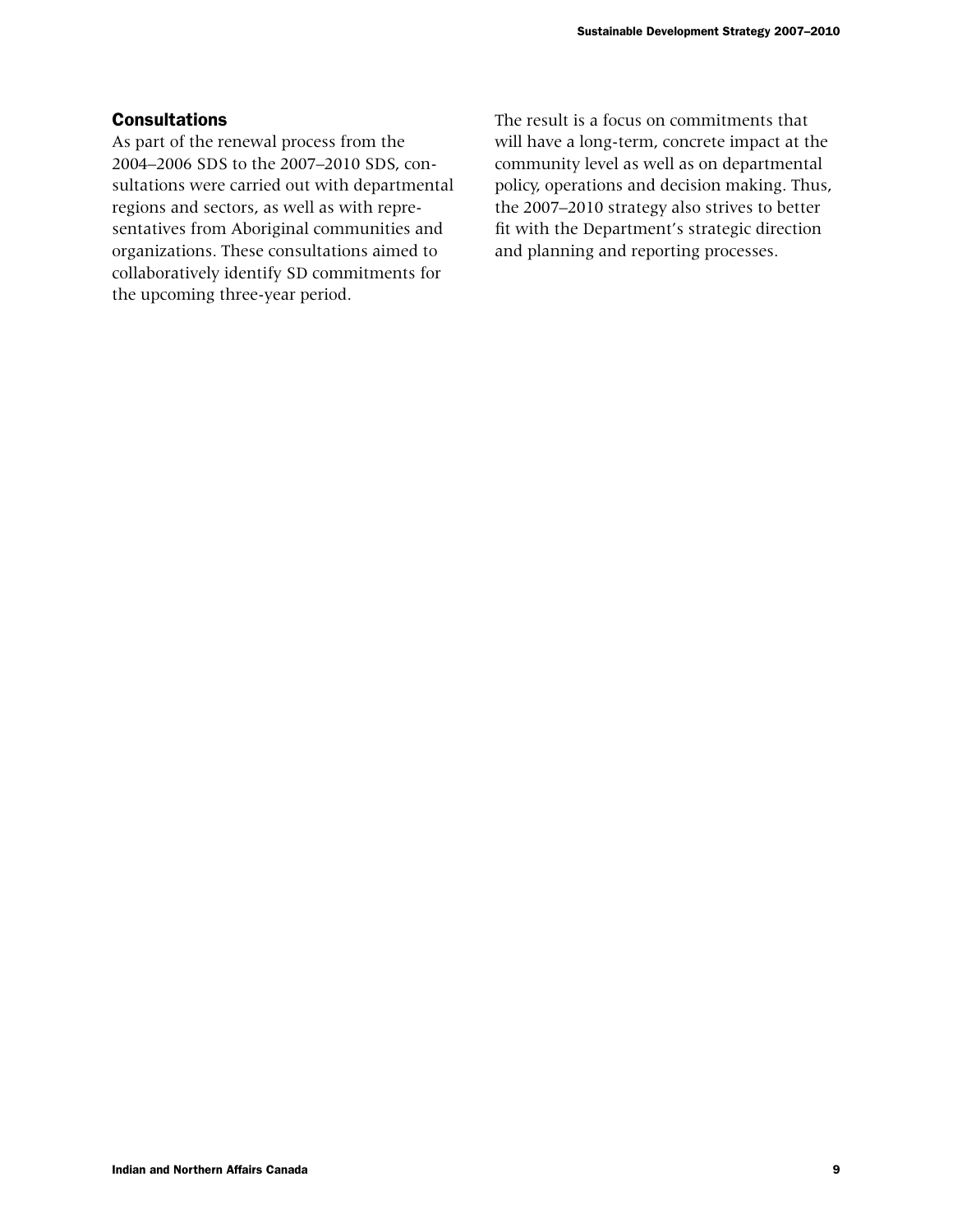# The 2007–2010 Strategy

Based on the information acquired in the development process, INAC has established two strategic directions: one that is focused on INAC community programs, and one that is focused on INAC internal operations.

Under each strategic direction area, INAC commits to achieving a number of high-level, long-term objectives. Supporting each objective are shorter-term targets that will be implemented by the different regions and sectors of the Department, a number of which build upon the work accomplished under 2004–2006 SDS. The Department is accountable for each target set for SDS 2007–2010 and will report on them annually through the Departmental Performance Report.

These strategic directions, as well as their integration with the larger federal SD goals, are illustrated in the INAC SD Conceptual Framework. In addition, both of these strategic directions and their related objectives are supported by logic models.

## Strategic Directions:

INAC's commitment for its community programs can be summarized in these words: *Supporting Sustainable Communities*

INAC's commitment for its operations can be summarized in these words: *Building a Culture of Sustainability*

"Supporting Sustainable Communities" focuses on INAC's external programming for First Nations, Inuit, Métis and Northerners,

while "Building a Culture of Sustainability" focuses on how INAC can modify its internal operations to further enhance SD.

## INAC SD Conceptual Framework

INAC's conceptual framework (Figure 1.0) for its SDS portrays a holistic, integrated process.

At the centre of the diagram is its strategic direction: Supporting Sustainable Communities. To support this strategic direction, four long-term commitment areas of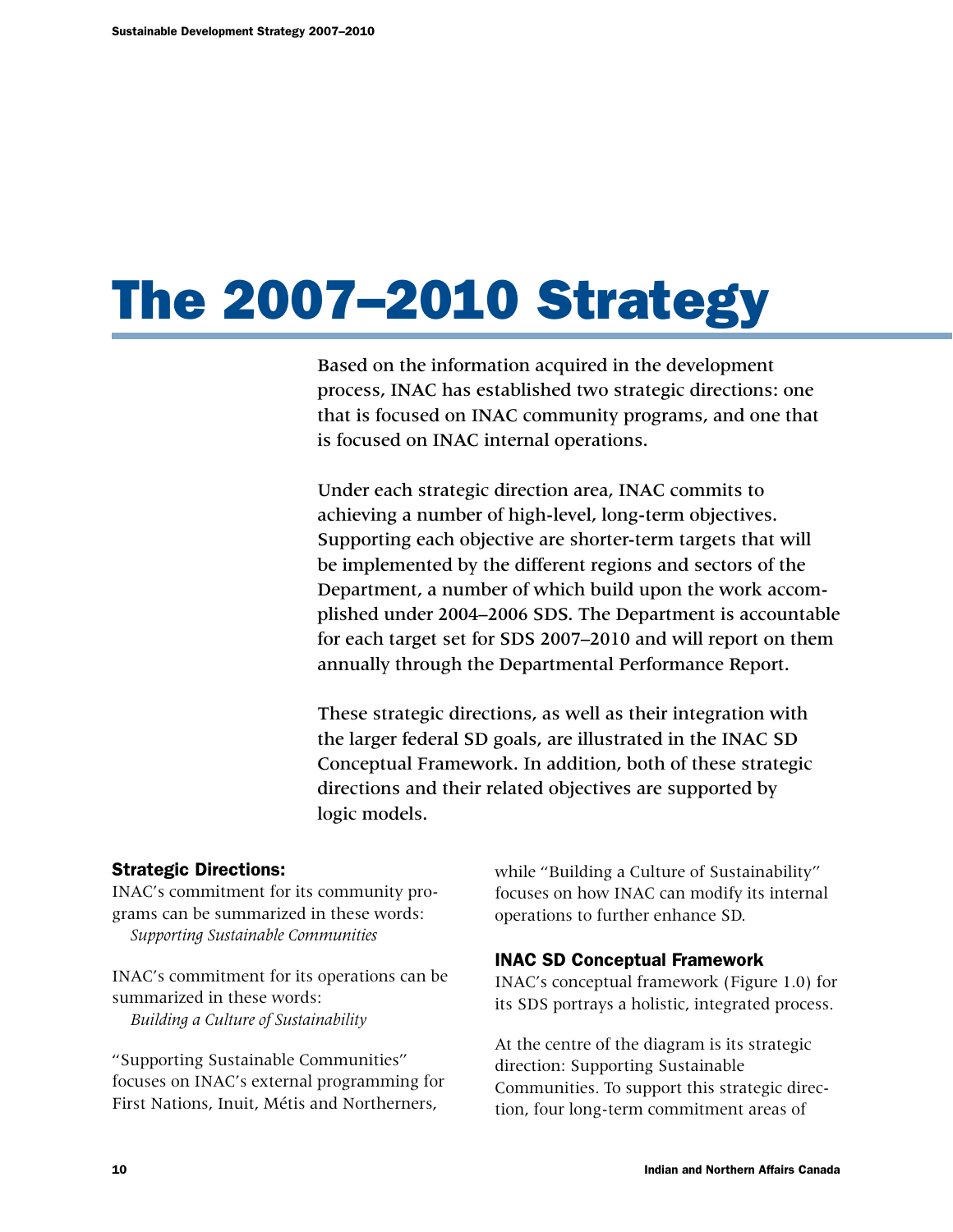

focus have been established for the 2007–2010 period: Long-term Planning, Socio-Economic Development, Sustainable Infrastructure, and Responsible Environmental Stewardship.

INAC's programs for First Nations, Inuit and northern communities are the core of its commitment to Supporting Sustainable Communities. INAC has established four strategic outcomes under which fall all its programs: The Government, The People, The Land, The Economy.<sup>4</sup> The interconnected nature of these four strategic outcome areas with the SDS direction is illustrated by their placement in the conceptual framework.

Encircling INAC's commitment "Supporting Sustainable Communities," is its commitment "Building a Culture of Sustainability." Integrating sustainable development and the greening of departmental operations changes how INAC does business; therefore, it impacts

Figure 1.0: INAC SD Conceptual Framework

all strategic outcomes. This commitment is intimately related to the INAC's operational outcome of Departmental Management and Administration<sup>5</sup>, as illustrated in the framework.

The federal sustainable development goals are on the outer perimeter of the framework, influencing how INAC approaches sustainable development. Likewise, INAC has an opportunity to influence federal policy on sustainable development through interdepartmental collaboration.

#### Logic Models

The CESD has recommended using logic models to link actions and targets to their longer-term objectives and goals. INAC has employed the Treasury Board Secretariat *Guide for Development of Results-based Management and Accountability Frameworks* in the development of its logic models for this SDS.

4 INAC's strategic outcomes are detailed in Appendix A of this document.

<sup>&</sup>lt;sup>5</sup> INAC's operational outcome is detailed in Appendix A of this document.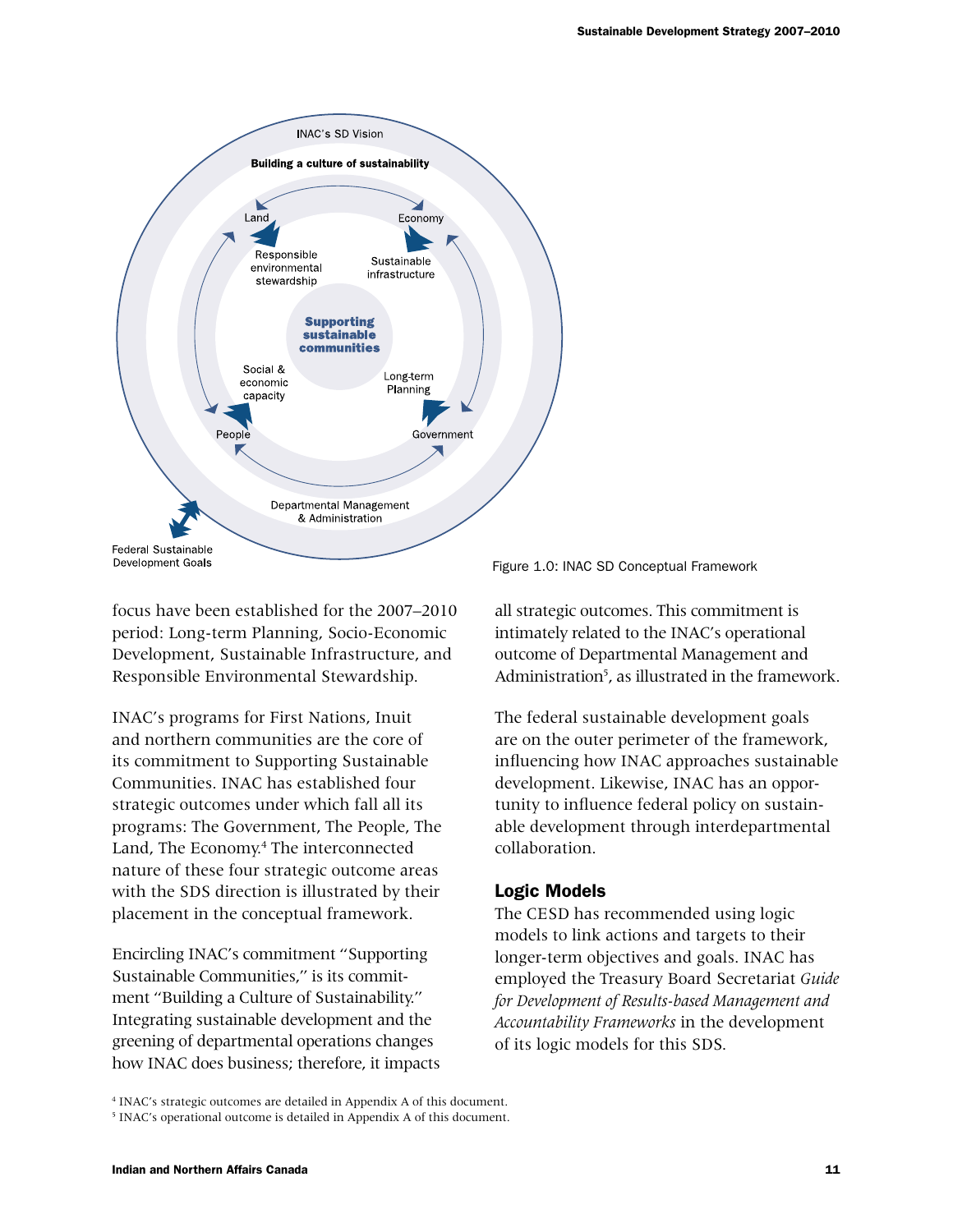The logic models for this SDS demonstrate that results have been developed for each objective. The objective is a statement which articulates a long-term commitment, or goal state. To reach this objective, one or more targets are set, with both short-term and medium-term outcomes identified.

The "Short-term outcome" identified within each logic model is intended for completion during the time frame of the strategy (2007–2010), whereas the "Medium-term outcome" go beyond the strategy. Key activities for each target have been identified. The completion of the activities will lead to the achievement of the targets. Other activities which may not appear in the logic model may also lead to the achievement of a target and may be reported on in the annual INAC SDS Report. In addition, performance measures have been developed, which will allow for an assessment of the completion of the targets and the achievement of short-term outcomes.



## **Commitments**

## 1. INAC Programs: Supporting Sustainable Communities

INAC's commitments related to programming reflect its strategic direction to support sustainable Aboriginal and northern communities. Consultations revealed key areas for SD focus: Long-term Planning, Socio-Economic Development, Sustainable Infrastructure, and Responsible Environmental Stewardship.

## Long-term Planning

The sustainability of any community relies on its ability to envision its long-term future, chart its own course and then have the capacity to manage and direct resources. In the process of becoming more sustainable, communities must go through the process of determining priorities, identifying needs and determining how to fulfill them. Realizing a vision also relies heavily on the clear articulation of a planning framework, where all affected players know and understand the context in which community and regional development occurs. This may require cooperation among several communities that crosscuts political boundaries and government departments to examine issues at a broader regional level.

**OBJECTIVE 1.1: Improved departmental and** federal co-ordination and harmonization of program planning and implementation in support of long-term planning.

## **Comprehensive Community Planning**

Comprehensive community planning (CCP) can provide a framework for the integrated management of land, natural resources and the environment, while incorporating and addressing the social, economic and governance elements of a community. Meeting the diverse cultural, social and economic needs of all residents requires the cooperation of many players and a need to define the respective roles and responsibilities of the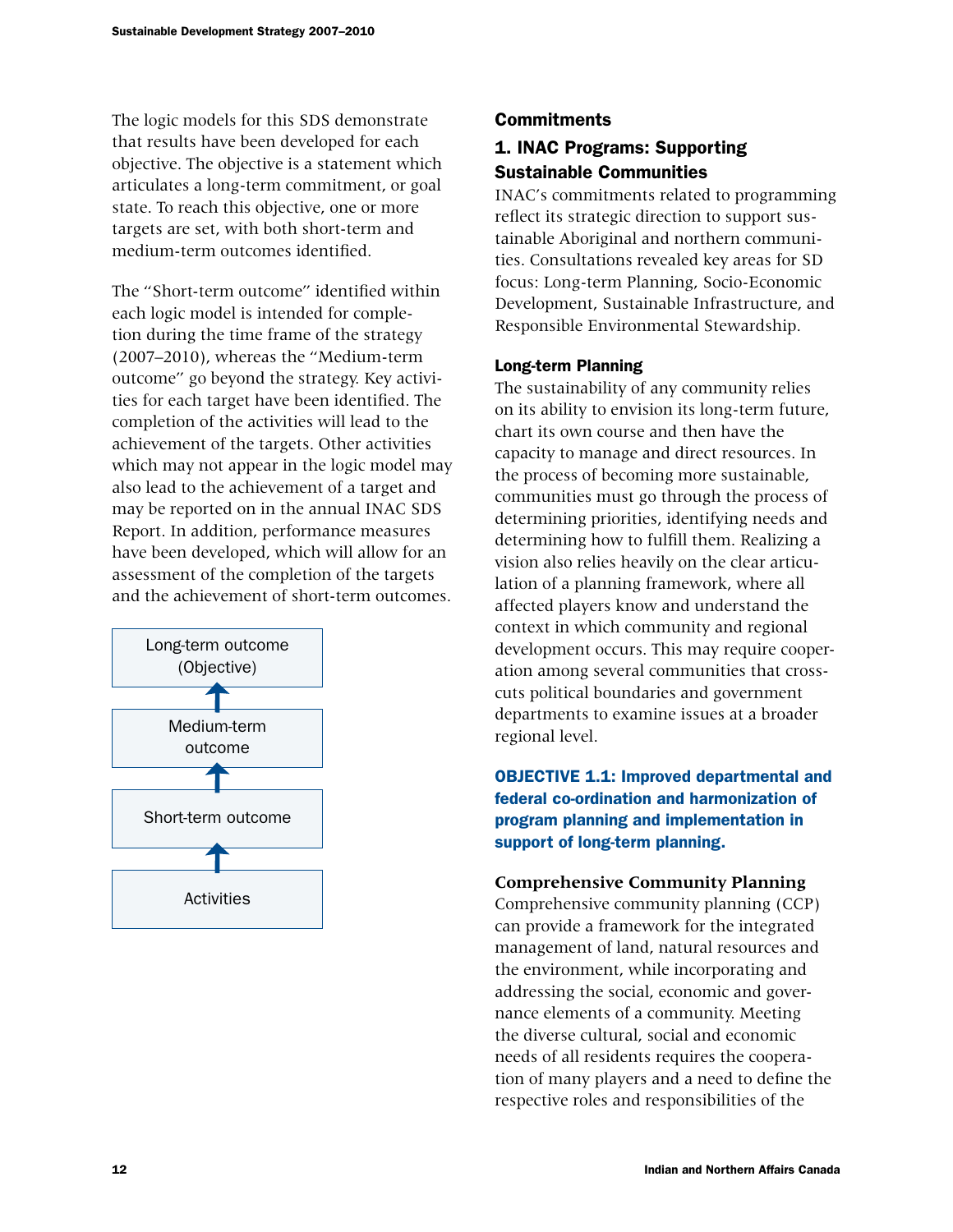## Uncovering a Path Forward

As part of a pilot project, the Atikamewk community of Manawan agreed to test the Analytical Grid for Community-Based Planning and Territorial Management. This tool was developed jointly by the First Nations of Quebec and Labrador Sustainable Development Institute (FNQLSDI) and Indian and Northern Affairs Canada, Quebec Region.

Thirty community members took part in this self-evaluation exercise. The participants represented most of the community organizations and areas of activity, such as finance, public safety, civic engagement, social development, education, health, language and culture, economy, employment, infrastructure, territory, resources, environment, and government. It took four months to complete the pilot project.

Now that the community of Manawan is aware of where it stands in terms of community planning, it is ready to develop and implement community activities to find solutions to the various problems identified in the community portrait.

federal, provincial, territorial and Aboriginal governments, and third parties. All members of a community, including Elders and youth, can offer unique and valuable perspectives on community needs, values and priorities.

One of the key targets in SDS 2004–2006 was to provide support for comprehensive community-specific planning initiatives among First Nations in all southern regions. A second target focused on the development of a comprehensive community planning strategy for the Department. SDS 2007–2010 builds on upon this earlier work through the following target.

TARGET 1.1.1: The CCP Strategy approved and implemented in collaboration with First Nations. Led by Socio-Economic Policy and Regional Operations.

## **Remote Communities south of 60**

Remote communities south of 60 share a number of similar challenges in their ability to provide a quality of life for residents that is sustainable. While many of these challenges are shared by communities north of 60, there are some political, socio-economic and geographic factors that make the achievement of sustainable development particularly challenging for more southern remote communities. The following target, which is a new initiative, should help INAC better understand the factors that contribute to building sustainable communities in remote regions and improve policies and programs to enhance the quality of life of people living in these areas.

TARGET 1.1.2: Identify the factors that influence the sustainability of remote communities south of 60 and determine how INAC policies and programs could be modified to better address the challenges. Led by the Sustainable Development Division in partnerships with the INAC regional offices of Alberta, Saskatchewan, Manitoba and Ontario as well as interested First Nation and academic organizations.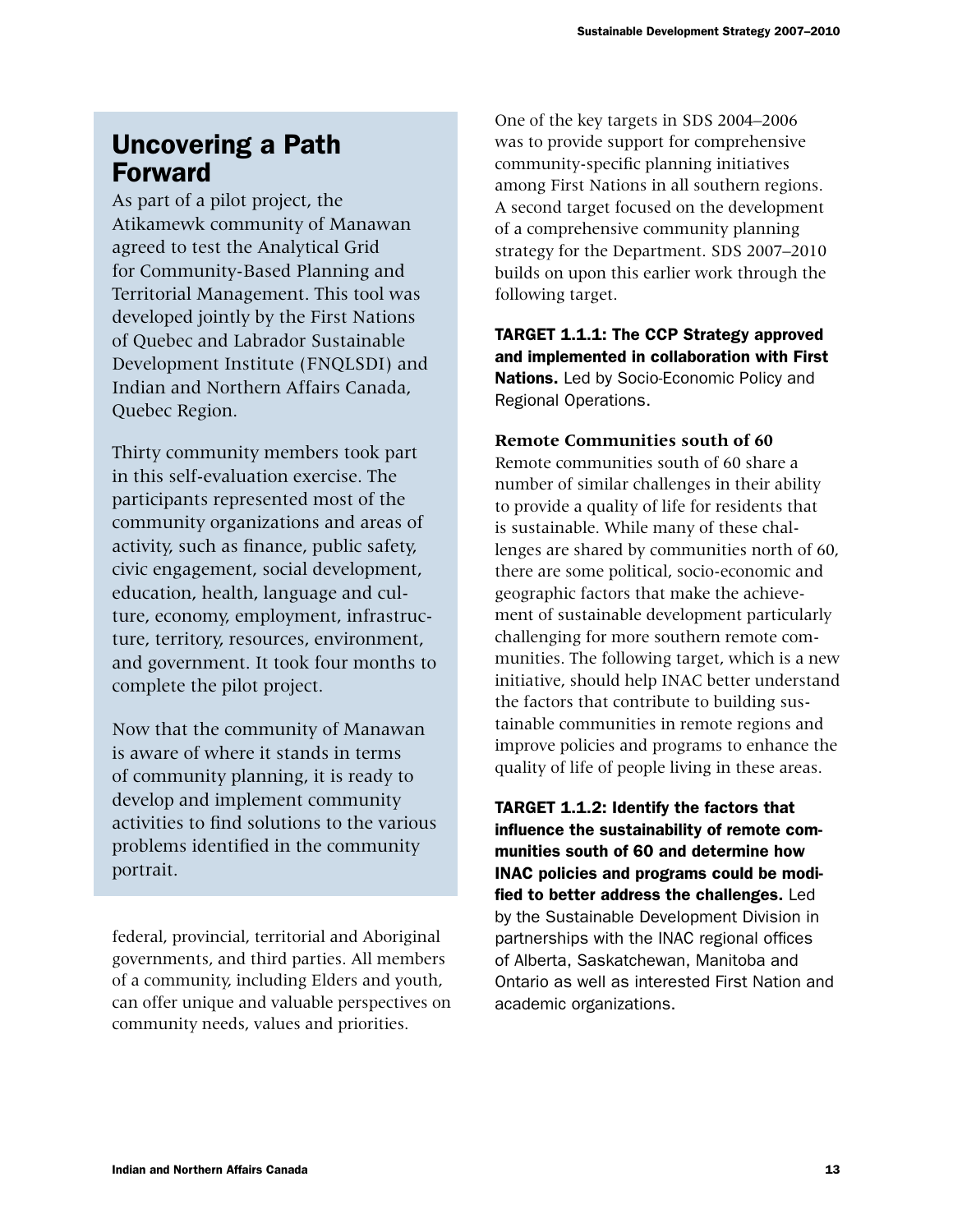|                                | Improved departmental and federal co-ordination and harmonization of program planning                                                                                                                                                                                                                   |                                                                                                                                                                                                                                                                                                                                                                                                                                       |  |  |  |  |
|--------------------------------|---------------------------------------------------------------------------------------------------------------------------------------------------------------------------------------------------------------------------------------------------------------------------------------------------------|---------------------------------------------------------------------------------------------------------------------------------------------------------------------------------------------------------------------------------------------------------------------------------------------------------------------------------------------------------------------------------------------------------------------------------------|--|--|--|--|
| <b>OBJECTIVE</b>               | and implementation in support of long-term community and regional planning.                                                                                                                                                                                                                             |                                                                                                                                                                                                                                                                                                                                                                                                                                       |  |  |  |  |
| <b>Medium-term</b><br>outcome  | > The CCP Strategy and management frame-<br>works in place to ensure strategic investments<br>aligned to community priorities.<br>> Improved departmental and federal coopera-<br>tion and harmonization of program planning<br>and implementation in support of CCP<br>development and implementation. | > Improved effectiveness and efficiency of<br>federal programs and services in remote<br>communities south of 60.                                                                                                                                                                                                                                                                                                                     |  |  |  |  |
| <b>Short-term</b><br>outcome   | > Increase participation of First Nation<br>communities engaged in CCP.                                                                                                                                                                                                                                 | > Better understanding of socio-economic,<br>geographic and political factors that contrib-<br>ute to the sustainability of remote northern<br>communities north and south of 60.                                                                                                                                                                                                                                                     |  |  |  |  |
| <b>Target</b>                  | > The CCP Strategy approved and implemented<br>in collaboration with First Nations.<br>(March 2010)                                                                                                                                                                                                     | > In partnership with territorial and provincial<br>governments and Aboriginal organizations,<br>identify the factors that influence the sustain-<br>ability of remote communities both north and<br>south of 60 and determine how federal poli-<br>cies and programs could be modified to better<br>address the challenges. (March 2010)                                                                                             |  |  |  |  |
| <b>Activities</b>              | > CCP awareness activites are well supported<br>and contribute effectively to implementing<br>CCP.<br>> Baseline data on the number of communities<br>engaged in CCP activities are established.<br>> Support to communities in capacity building is<br>provided.                                       | > Define scope of research and identify potential<br>research partners to conduct the research<br>(2007).<br>> Conduct comparative research and review<br>government provision of services (2008).<br>> Analyse and evaluate results of research.<br>> Formulate recommendations for departmen-<br>tal/federal action to improve policies and<br>programs to better meet the needs of remote<br>communities south of 60. (March 2010) |  |  |  |  |
| <b>Outputs</b>                 | > Communication and awareness plans and<br>activities.<br>> CCP tool kit.<br>> Baseline data available.                                                                                                                                                                                                 | > Partnerships, proposal and funding<br>(e.g., SSHRC).<br>> Comparative data on remote communities and<br>government policies.<br>> Research results and recommendations.                                                                                                                                                                                                                                                             |  |  |  |  |
| <b>Performance</b><br>measures | > Number of communities engaged in CCP.                                                                                                                                                                                                                                                                 | > Number of recommendations.<br>> Number of recommendations acted upon<br>(post 2010).                                                                                                                                                                                                                                                                                                                                                |  |  |  |  |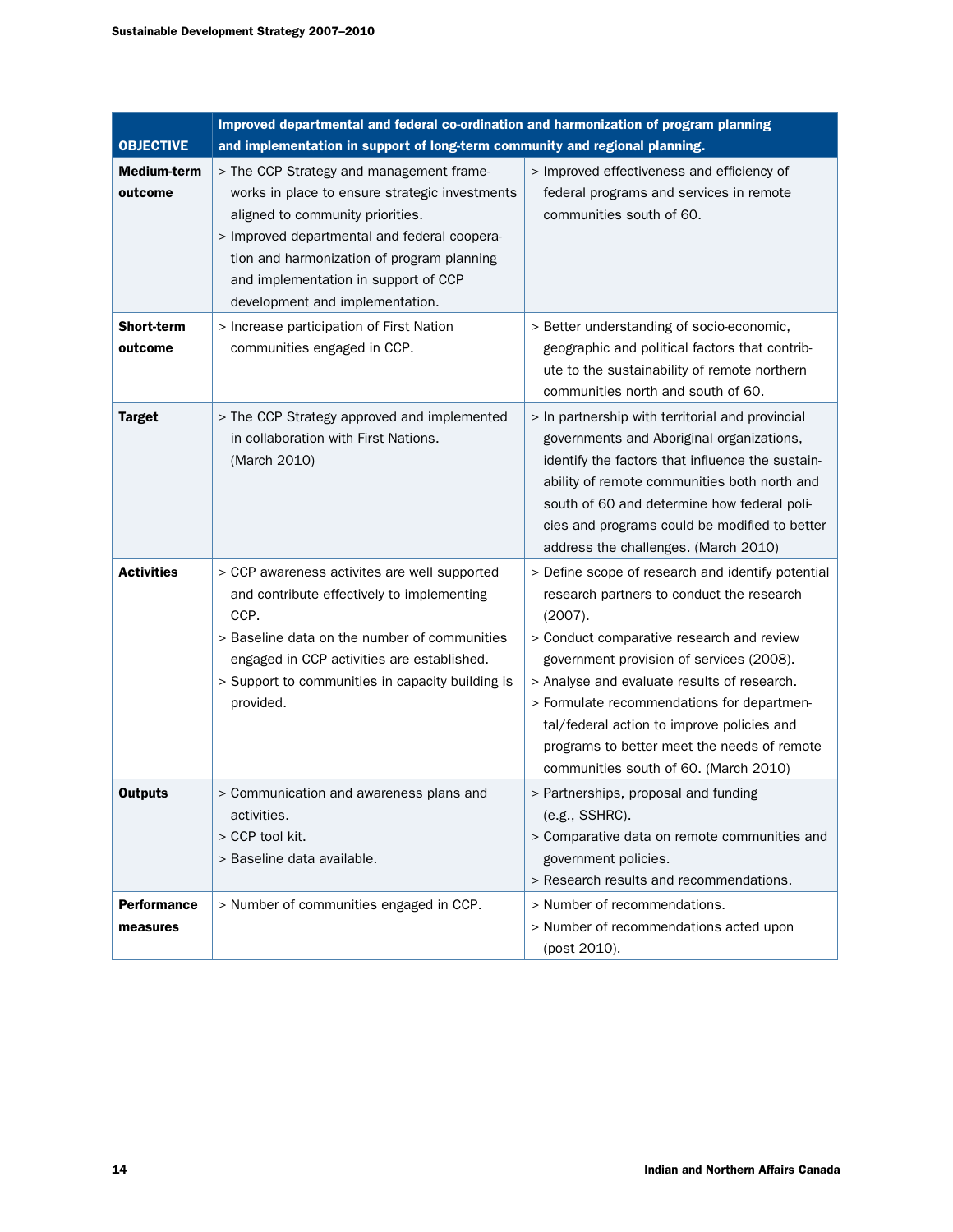#### Socio-Economic Development

Sustainable communities depend on the social well-being of individuals and families and the capacity of their members to participate in, and benefit from, economic opportunities. Having access to educational and social programming is essential for communities to develop to their full potential and achieve a quality of life comparable to that of other Canadians.

## **OBJECTIVE 1.2: Enhanced social** and economic capacity in Aboriginal communities through educational and social programming.

## **Educational Attainment**

Aboriginal peoples are the youngest and fastest growing segment of Canada's population. Over time, they will become an increasingly important segment of the labour force. Improving Aboriginal education is a key factor to achieve self-reliant and sustainable communities. INAC is preparing an education policy framework and a management framework that will serve as the basis for a fiscally sustainable plan aimed at achieving measured progress in Aboriginal high school graduation rates.

## TARGET 1.2.1: Graduate more Aboriginal learners from high school and postsecondary institutions. Led by Socio-Economic Policy and Regional Operations.

## **Family Violence Prevention**

Aboriginal women play a pivotal role within their families and communities. However, within Aboriginal communities women are often the most seriously disadvantaged. Therefore, it is a priority of INAC to address some of the most devastating obstacles that have for far too long hampered the lives of Aboriginal women. INAC's Social Development Program activity supports the safety and well-being of First Nations individuals and families through the provision of social services to meet basic needs for food, clothing and shelter on reserves. The

## Aboriginal Workforce on the Rise

All 28 Quebec First Nations communities have now completed the Training and Certification Program for Drinking Water Systems Operators. The Program is coordinated by the Regroupement Mamit Innuat, on behalf of the Tribal Councils of Quebec in collaboration with the institutions approved by the Ministère de l'Éducation du Québec. Funding was provided by INAC.

Ghislain Picard, Regional Chief of the Assembly of the First Nations of Quebec and Labrador (AFNQL), declared that "a 100% success rate is very impressive. It proves that our members want to succeed and, above all, to help their communities in the challenge of assuring quality drinking water."

Chief Picard also expressed a wish for other such programs in the future as a means to continue to enlarge the Aboriginal workforce.

Family Violence Prevention Program (FVPP) will focus on enhancing safety and security, service delivery standards, data collection and reporting instruments, making the program more comparable to similar ones in the provinces and territories.

TARGET 1.2.2: Enhance the Family Violence Prevention Program. Led by Socio-Economic Policy and Regional Operations.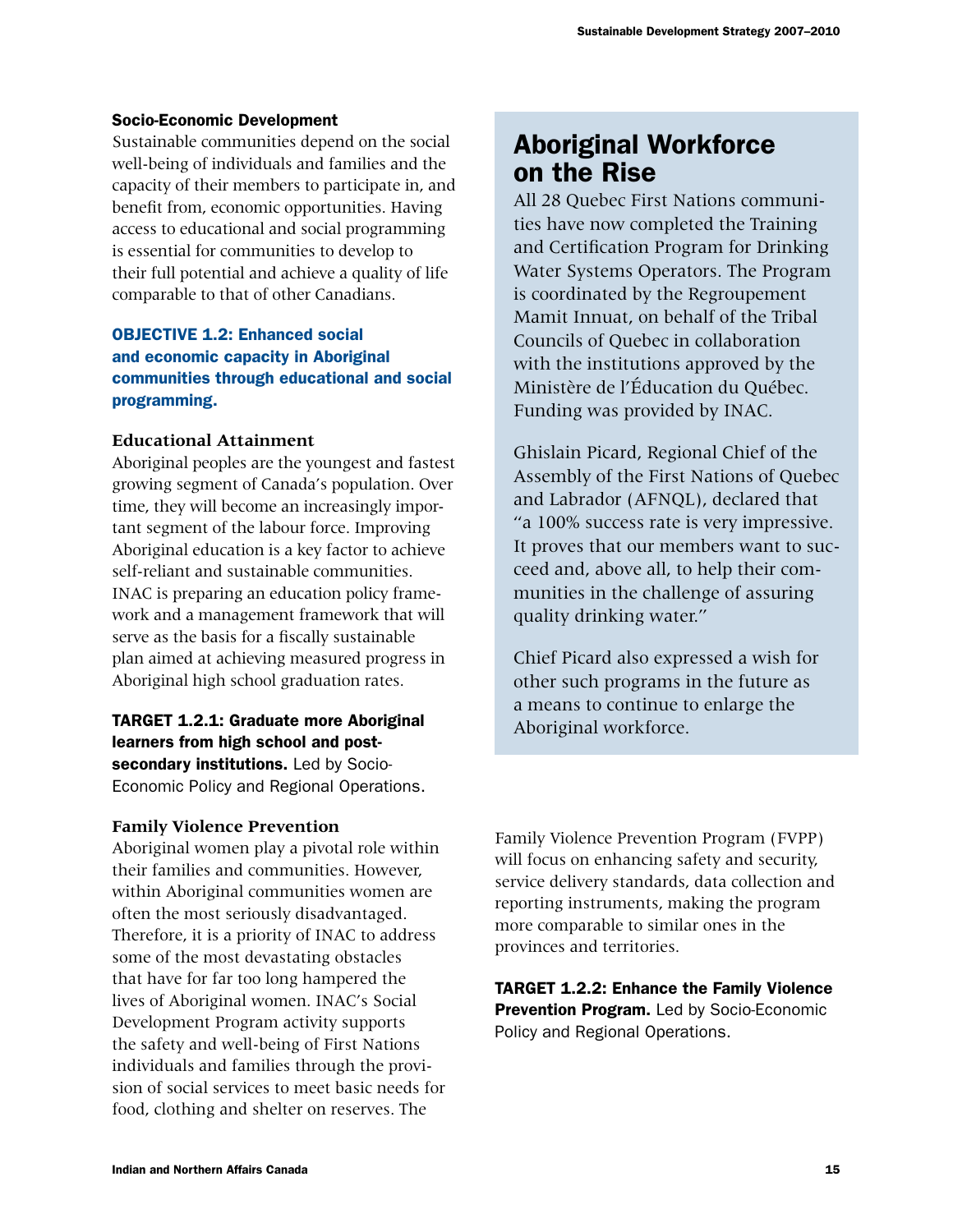| <b>OBJECTIVE</b>               | Enhanced social and economic capacity in Aboriginal communities through educational and<br>social programming.                                                                                                                                                                                                                                                                         |                                                                                                                                                                                                                                                                                                                                                                                                |  |  |  |
|--------------------------------|----------------------------------------------------------------------------------------------------------------------------------------------------------------------------------------------------------------------------------------------------------------------------------------------------------------------------------------------------------------------------------------|------------------------------------------------------------------------------------------------------------------------------------------------------------------------------------------------------------------------------------------------------------------------------------------------------------------------------------------------------------------------------------------------|--|--|--|
| Medium-term<br>outcome         | > Improved Aboriginal high school graduation<br>rates.                                                                                                                                                                                                                                                                                                                                 | > Reduction of family violence and increased<br>community safety.                                                                                                                                                                                                                                                                                                                              |  |  |  |
| <b>Short-term</b><br>outcome   | > Improved First Nation and federal government<br>tools for administration, evaluation and reform<br>of education programming.                                                                                                                                                                                                                                                         | > Increased access to shelters and prevention<br>programming.<br>> Increased number of shelters.<br>> Increased number of better qualified shelter<br>workers.<br>> Increased awareness of healthy choices and<br>the impacts of family violence.                                                                                                                                              |  |  |  |
| <b>Target</b>                  | > Graduate more Aboriginal learners from high<br>school and post-secondary institutions.<br>(March 2010)                                                                                                                                                                                                                                                                               | > Enhance the Family Violence Prevention<br>Program (FVPP) (March 2012)                                                                                                                                                                                                                                                                                                                        |  |  |  |
| <b>Activities</b>              | > Renovate existing federal education<br>programming and relationships amongst all<br>stakeholders. (March 2010)<br>> Introduce evaluation, measurement and<br>reporting systems that focus on performance.<br>(March 2010)<br>> Work with partners to pursue a legislative<br>framework and provide second-level services<br>and programs to on-reserve K-12 schools.<br>(March 2010) | > Improve existing services, including enhanced<br>prevention programming in areas such as<br>information and media awareness campaigns.<br>$(ongoing-2011)$<br>> Increase shelters' capacity to respond to<br>and prevent family violence by providing<br>operational funding for salaries and benefits,<br>training and outreach. (ongoing-2012)<br>> Build additional shelters. (2007-2011) |  |  |  |
| <b>Outputs</b>                 | > New reformed programs and relationships.<br>> Systems that will allow performance measure-<br>ment and reporting.<br>> A legislative framework and Regional<br>Education<br>> Organizations for the delivery of second-level<br>services.                                                                                                                                            | > Awareness campaigns.<br>> Professionally trained staff.<br>> 4-5 new shelters.                                                                                                                                                                                                                                                                                                               |  |  |  |
| <b>Performance</b><br>measures | > High school graduation rates.<br>> Post-secondary participation rates.                                                                                                                                                                                                                                                                                                               | > Number of families enabled to transition back<br>into the community.<br>> Percentage of participants with increased<br>awareness of personal safety situation.                                                                                                                                                                                                                               |  |  |  |

#### Sustainable Infrastructure

The provision of sustainable infrastructure is fundamental to meeting the basic needs of all communities. INAC recognizes the challenges faced by many First Nation communities to provide suitable housing and clean drinking water and wastewater management facilities for residents.

## OBJECTIVE 1.3: Housing, water and wastewater facilities to First Nations that meet standards applicable to other comparable Canadian communities.

#### **Housing**

In terms of housing, efforts must be made to create market options and stimulate the use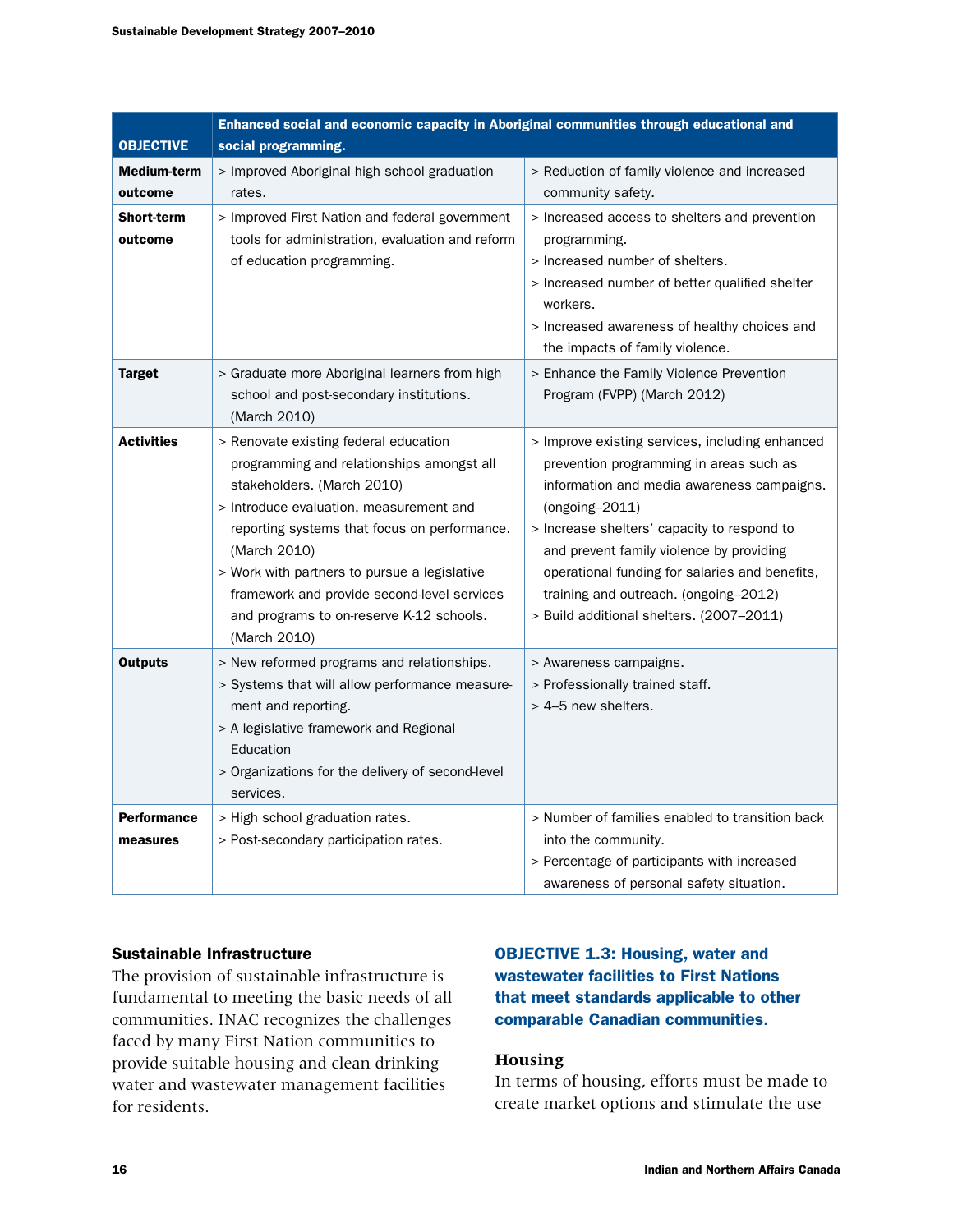of public and private equity to increase the number of homes built on reserve. INAC is committed to develop, in collaboration with all key stakeholders, innovative approaches that will effectively respond to the challenges and needs in respect to the provision of housing on reserve. The outcome sought is the provision of affordable, suitable and adequate housing while building capacity to ensure effective management and control of housing by First Nation communities.

TARGET 1.3.1: Increase the amount of affordable and suitable housing while building capacity to ensure effective management and control by First Nation communities. Led by Socio-Economic Policy and Regional Operations.

### **Water and Wastewater**

While considerable advances have been made to improve water quality on First Nations reserves, much remains to be done and addressing this issue continues to be a top priority for the Government of Canada. Provincial regulations and standards do not apply on First Nations reserves and while there are federal guidelines dealing with water and wastewater effluent, they do not address many of the activities required to ensure that the water quality parameters are achieved. March 21, 2006 saw the release by INAC's Minister the Honourable Jim Prentice of a new federal "Protocol for Safe Drinking Water in First Nations Communities", for immediate implementation, to address the establishment of standards for Design, Construction, Operation, Maintenance and Monitoring of First Nations Drinking Water Systems. Over the next three years, as part of the First Nation Water Management Strategy, INAC will focus on assisting communities that do not have access to drinking water that meets the Guidelines for Canadian Drinking Water Quality and in treatment of wastewater where sub-standard performance could result in contamination of water sources and spread disease.

## Water Project Success

On August 4, 2006, the Mohawks of Akwesasne celebrated the official opening of a state-of-the-art water treatment plant and distribution centre at Cornwall Island, part of the Mohawk Territory of Akwesasne.

On this occasion, Grand Chief Thompson declared, "It is my responsibility to ensure the delivery of clean and safe water to members of this community. It was because of a thorough, collaborative approach, which included Indian and Northern Affairs Canada, that this water treatment plant became a reality – ahead of expectation and on budget."

The estimated cost of the Cornwall Island water treatment plant and distribution system is approximately \$13.1 million. The Mohawk Council of Akwesasne contributed \$2 million through its own Nation Building funding.

Many other similar success stories of improved or new water infrastructure have been repeated throughout First Nations communities across Canada as part of the First Nation Water Management Strategy (more detail available in Appendix 3).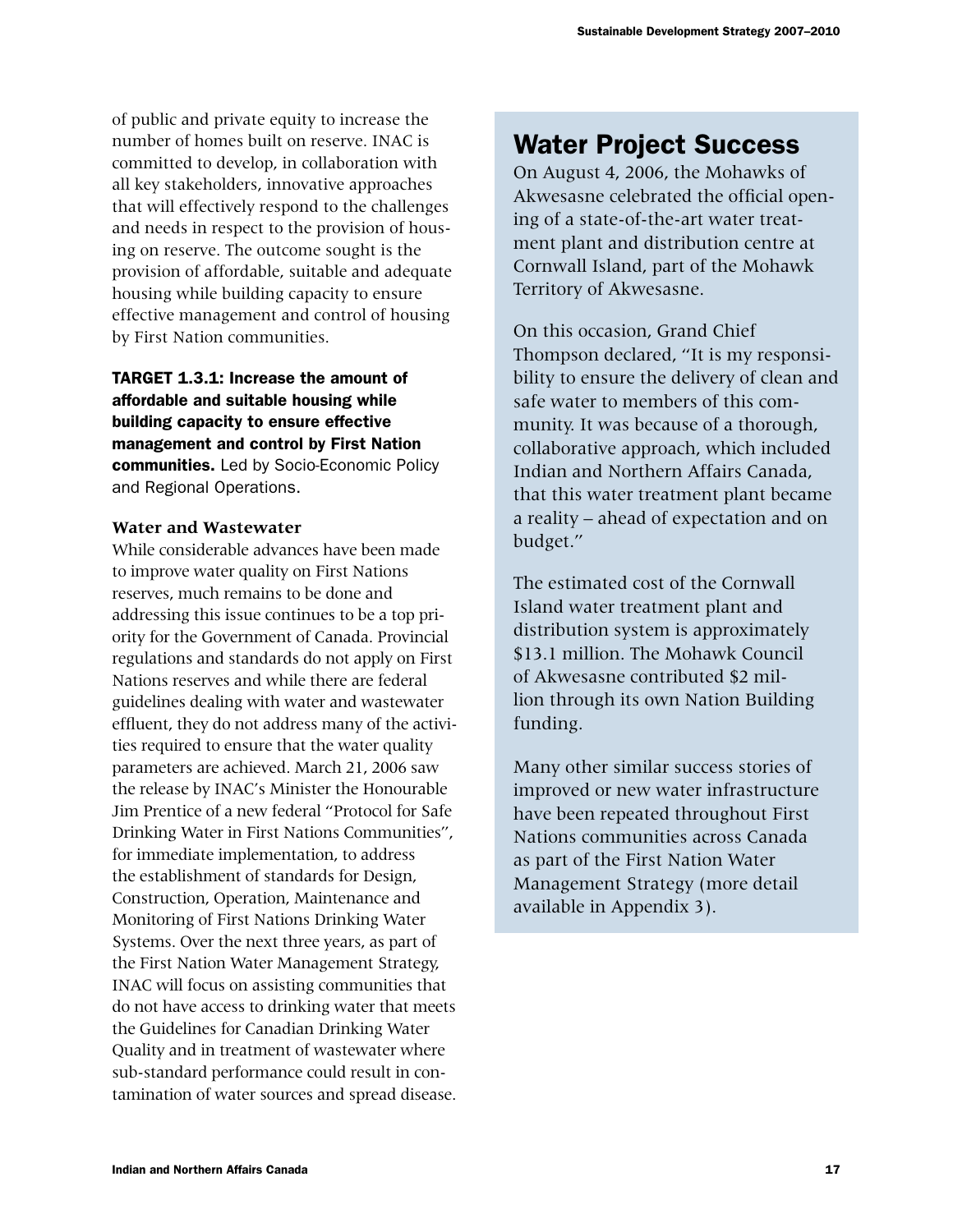|                                | Housing, water and wastewater facilities to First Nations that meet standards applicable to other                                                                                                                                                                                                                                                                             |                                                                                                                                                                                                                                                                                   |  |  |  |  |
|--------------------------------|-------------------------------------------------------------------------------------------------------------------------------------------------------------------------------------------------------------------------------------------------------------------------------------------------------------------------------------------------------------------------------|-----------------------------------------------------------------------------------------------------------------------------------------------------------------------------------------------------------------------------------------------------------------------------------|--|--|--|--|
| <b>OBJECTIVE</b>               | comparable Canadian communities.                                                                                                                                                                                                                                                                                                                                              |                                                                                                                                                                                                                                                                                   |  |  |  |  |
| <b>Medium-term</b><br>outcome  | > Housing that meets standards applicable to<br>comparable neighbouring communities.                                                                                                                                                                                                                                                                                          | > First Nations communities that have safe,<br>potable water and environmentally sound<br>wastewater management facilities.                                                                                                                                                       |  |  |  |  |
| <b>Short-term</b><br>outcome   | > Increase the capacity of First Nations to<br>develop land use codes, undertake property<br>inspections, and to implement home owner-<br>ship programs.                                                                                                                                                                                                                      | > Enhanced operation and maintenance prac-<br>tices for water and wastewater systems.                                                                                                                                                                                             |  |  |  |  |
| <b>Target</b>                  | > Increase the amount of affordable and suit-<br>able housing while building capacity to ensure<br>effective management and control by First<br>Nation communities. (March 2010)                                                                                                                                                                                              | > Reduce the number of high-risk and medium-<br>risk sites identified in the National Assessment<br>of Water and Wastewater Systems in First<br>Nation communities. (March 2008)                                                                                                  |  |  |  |  |
| <b>Activities</b>              | > Improve the contruction and management<br>of social housing through improved regula-<br>tory structures, adherence to building codes,<br>improved allocation of housing to those in<br>need, and professional certification<br>> Facilitate home-ownership options to assist<br>eligible families with their purchase of either<br>existing band-owned housing or new home. | > Develop and implement remedial plans for all<br>high-risk systems, ensure that all systems are<br>overseen by certified operators while improving<br>the training of the local operator, and develop<br>a regulatory regime for drinking water in First<br>Nations communities. |  |  |  |  |
| <b>Outputs</b>                 | > 20 First Nations each year will develop the<br>capacity to create home ownership initiatives.                                                                                                                                                                                                                                                                               | > Remedial plans for high-risk systems, over-<br>sight operators who ensure operations and<br>management of systems, and a regulatory<br>regime for drinking water in First Nations<br>communities.                                                                               |  |  |  |  |
| <b>Performance</b><br>measures | > Number of First Nations with housing by-laws<br>and land codes.<br>> Percentage of First Nations houses that are<br>owned by the occupants.                                                                                                                                                                                                                                 | > Reduction in the number of high- and<br>medium-risk systems.<br>> Increase in the number of certified operators.                                                                                                                                                                |  |  |  |  |

TARGET 1.3.2: Reduce the number of high-risk and medium-risk sites identified in the National Assessment of Water and Wastewater Systems in First Nation communities. Led by Socio-Economic Policy and Regional Operations.

Responsible Environmental Stewardship

The livelihood of many First Nation, Inuit, and northern communities comes from the land, water and other natural resources and will be compromised as ecosystems and wildlife are affected by the impacts of climate change and resource development.

Making sure that appropriate environmental management systems are in place to mitigate the negative impacts is essential to seek to balance environmental protection with economic development. It is also vital for Aboriginal peoples and Northerners to have the knowledge, capacity and tools to respond to these challenges to promote responsible environmental stewardship.

## **OBJECTIVE 1.4: Sound environmental** management practices in First Nation, Inuit and northern communities.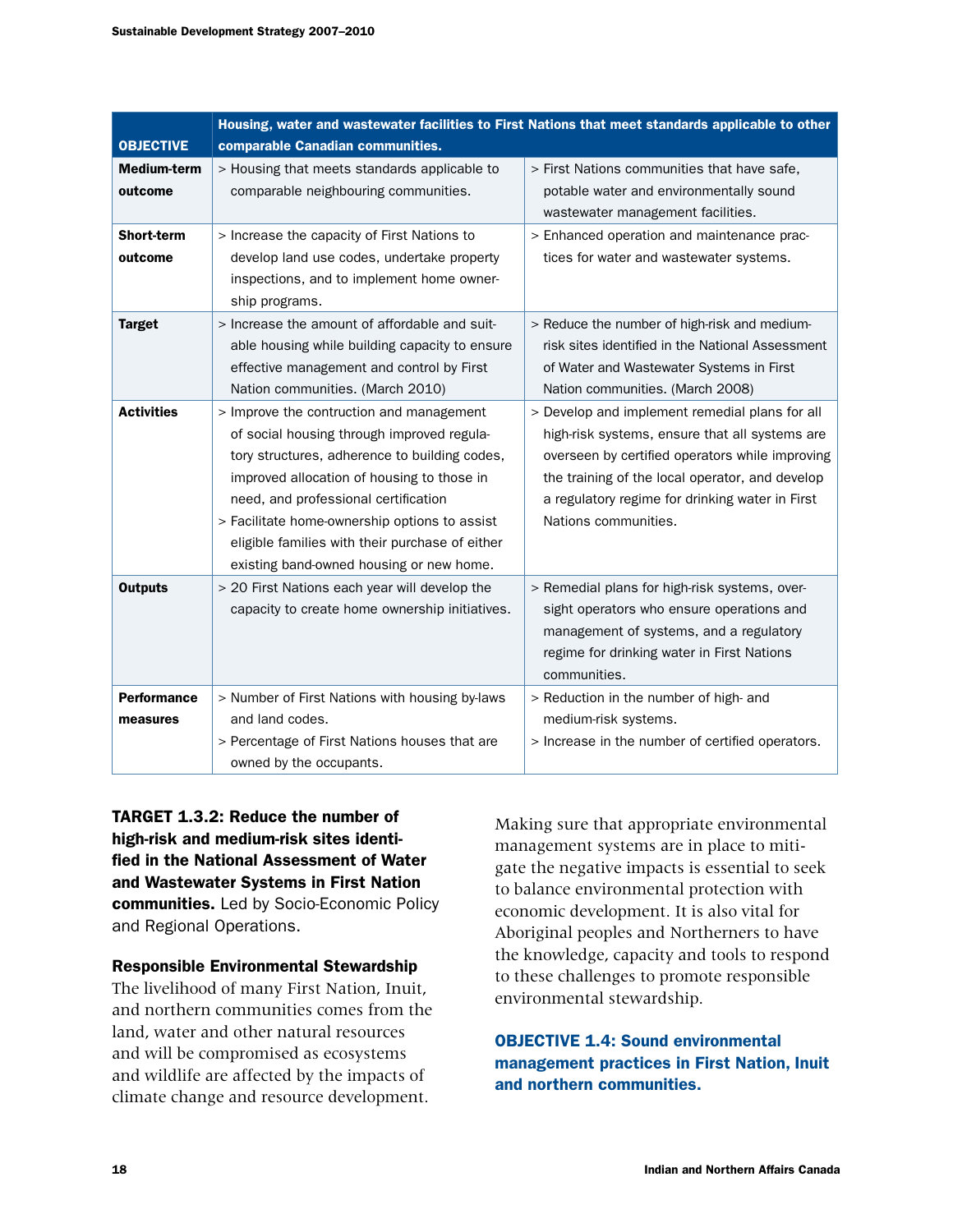## **Climate Change Adaptation and Mitigation**

First Nation, Inuit and northern communities face unique challenges in building their capacity to respond to climate change. Many communities are reporting major changes in animal migration patterns, which are already affecting their dependence on the land, its resources and their traditional livelihoods. Winter roads to remote communities are available for shorter, less predictable periods, thereby increasing the cost of supplying these communities. In the North, melting permafrost puts buildings, pipelines, roads, drinking water and other infrastructure at risk. In addition, First Nation, Inuit and Northerners are consumers of energy, with many remote communities dependent on diesel generators. Without reliable, high-quality power, both the quality of life and economic development of these communities will be compromised.

First Nation, Inuit and Northerners must have the knowledge, capacity and tools to respond to the impacts of climate change. This includes developing effective energy and emission reduction strategies, and impact and adaptation strategies. Communities would like to contribute to climate change solutions and often have local resources such as wind hydro and solar power that they can use to generate electricity. The use of these energy sources will reduce the dependence on fossil fuels and reduce Canada's greenhouse gas emissions.

TARGET 1.4.1: Support development of energy management initiatives in First Nation, Inuit and northern communities. Led by Northern Affairs Program.

TARGET 1.4.2: Support development of First Nation, Inuit and northern communities' capacity to adapt to the impacts of climate change. Led by Northern Affairs Program.

## Taking Action on Climate Change

A strong network of partnerships developed during INAC's SDS 2004–2006 period led to the creation of the Northern Climate Change Coordinating Committee (NC4) to oversee the development and implementation of the Northern Impacts and Adaptation Strategy.

The NC4 includes representation from the three territorial governments, several federal departments, and the following Aboriginal organizations: Council of Yukon First Nations, Dene Nation, Inuit Circumpolar Conference, Inuit Tapirisat Kanatami and Arctic Energy Alliance, Canadian Climate Impacts and Adaptation Research Network northern node and Nunavut Research Institute.

As part of the Northern Impacts and Adaptation Strategy, INAC is developing a framework to assess risks for the Department and First Nation, Inuit and northern communities in the management of climate change impacts. This process was begun during SDS 2004–2006 and will be completed under SDS 2007–2010.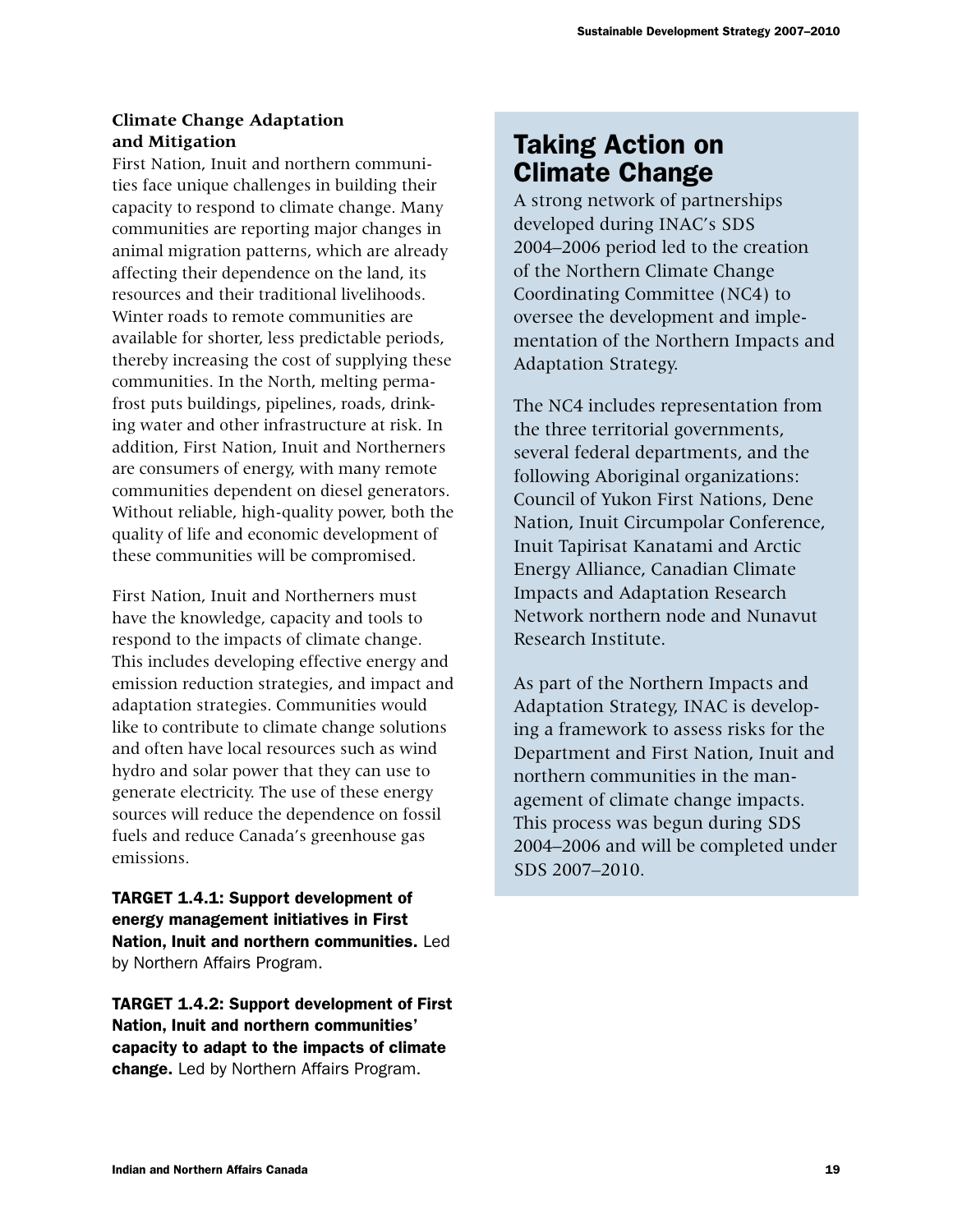| <b>OBJECTIVE</b>               | Sound environmental management practices in Aboriginal and northern communities.                                                                                                                                                                                         |                                                                                                                                                                                                                                                                                                                                                                                                                                                                                                                 |
|--------------------------------|--------------------------------------------------------------------------------------------------------------------------------------------------------------------------------------------------------------------------------------------------------------------------|-----------------------------------------------------------------------------------------------------------------------------------------------------------------------------------------------------------------------------------------------------------------------------------------------------------------------------------------------------------------------------------------------------------------------------------------------------------------------------------------------------------------|
| Medium-term<br>outcome         | > INAC and communities work toward building<br>sustainable communities through developing<br>and implementing actions and plans to reduce<br>GHG emissions.                                                                                                              | > INAC and communities work toward building<br>sustainable communities through develop-<br>ing and implementing actions and plans to<br>manage risks and benefit from opportunities<br>related to climate change.                                                                                                                                                                                                                                                                                               |
| <b>Short-term</b><br>outcome   | > INAC and communities collaborate to identify<br>GHG reduction opportunities.                                                                                                                                                                                           | > INAC and communities collaborate to assess<br>climate change risks and develop risk manage-<br>ment strategies.                                                                                                                                                                                                                                                                                                                                                                                               |
| <b>Target</b>                  | > Support development of energy manage-<br>ment initiatives in Aboriginal and northern<br>communities. (March 2010)                                                                                                                                                      | > Support development of Aboriginal and<br>northern communities capacity to adapt to the<br>impacts of climate change. (March 2010)                                                                                                                                                                                                                                                                                                                                                                             |
| <b>Activities</b>              | > Support projects at the community level<br>to reduce greenhouse gas emissions and<br>increase efficiency of energy use.<br>(March 2010)<br>> Reduce greenhouse gas emissions in<br>Aboriginal and northern communities.                                                | > Develop a departmental policy framework that<br>identifies risks and opportunities.<br>(March 2009)<br>> Identify and document the risks and opportu-<br>nities for the Department related to climate<br>change. (March 2010)<br>> Support projects at the community level to<br>increase awareness, understanding and plan-<br>ning for managing the risks and opportunities<br>created by climate change. (March 2010)                                                                                      |
| <b>Outputs</b>                 | > GHG Report.<br>> Project Tracking Report.                                                                                                                                                                                                                              | > Series of Workshop Reports. (March 2007)<br>> Departmental Risk Assessment Report.<br>(July 2007)<br>> Departmental Risk Management Framework.<br>(December 2007)<br>> Support of Community Level Work (ongoing).                                                                                                                                                                                                                                                                                             |
| <b>Performance</b><br>measures | > All INAC regions and sectors developed an<br>approach to integration of renewable energy<br>and energy efficiency in their business lines.<br>> Number of Aboriginal and northern communi-<br>ties with renewable energy or energy efficiency<br>projects implemented. | > Developed risk management framework relies<br>on engagement from All INAC regions and<br>sectors.<br>> All INAC regions and sectors developed an<br>approach to integration of climate change risk<br>management in their business lines.<br>> Number of Aboriginal and northern commu-<br>nities with completed climate change risk<br>assessment or adaptation strategies.<br>> Number of Aboriginal and northern com-<br>munities implementing climate change risk<br>management or adaptation strategies. |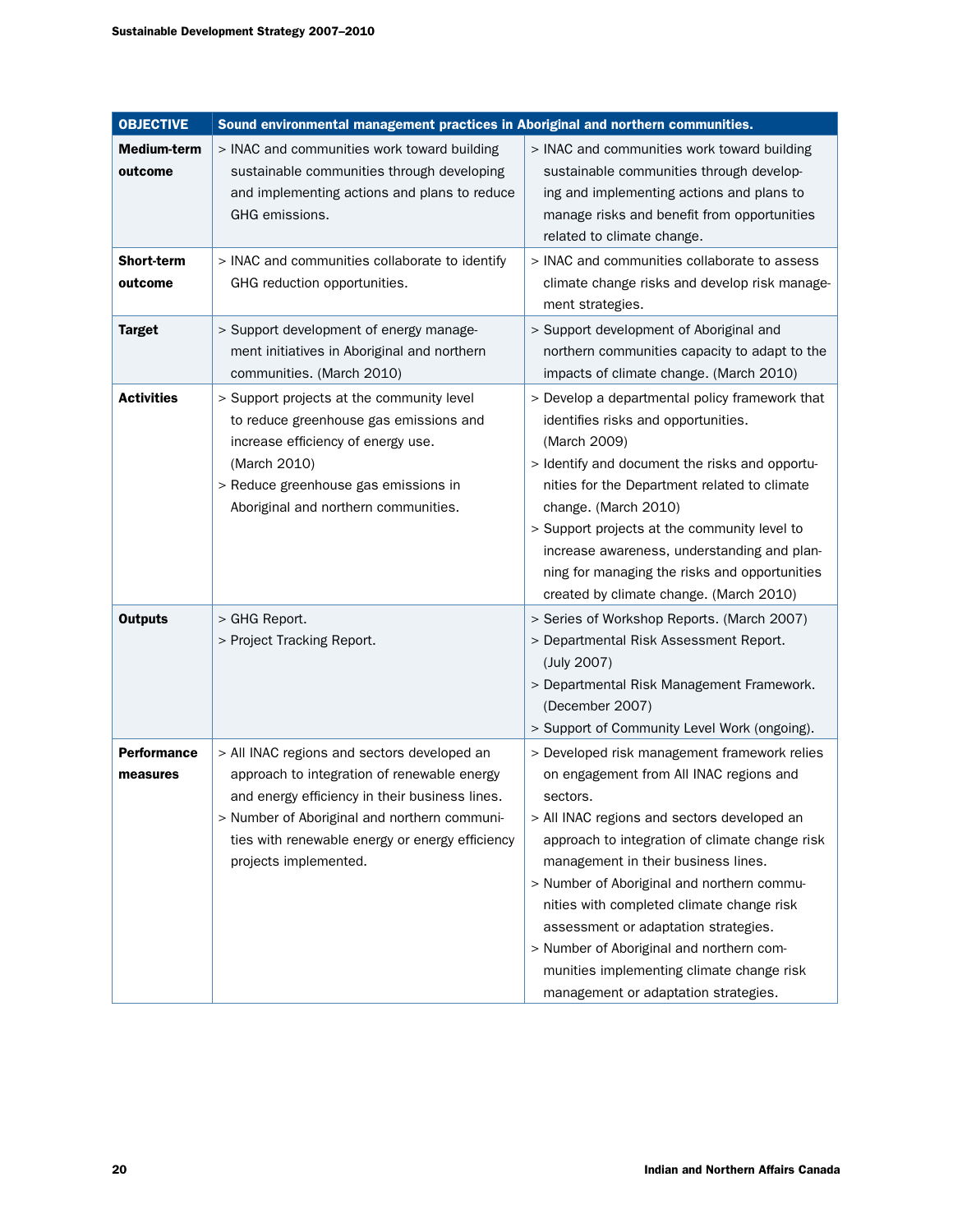## **Clean-up of Contaminated Sites**

The purpose of INAC's Contaminated Sites Program is to "reduce and eliminate, where possible, risk to human and environmental health and liability associated with contaminated sites." INAC works collaboratively with First Nations, Inuit and Northerners, as well as provincial and territorial governments, to create socio-economic opportunities for communities to participate in contaminated site remediation and prevent further damage to their ecosystems.

TARGET 1.4.3: Reduce the number of contaminated sites south of 60. Led by Lands and Trust Services.

TARGET 1.4.4: Increase the number of northern contaminated sites in remediation phase or completed. Led by Northern Affairs Program.

| <b>OBJECTIVE</b>               | Sound environmental management practices in First Nation, Inuit and northern communities.                                                                                                              |                                                                                                                                                                                                          |  |  |  |  |
|--------------------------------|--------------------------------------------------------------------------------------------------------------------------------------------------------------------------------------------------------|----------------------------------------------------------------------------------------------------------------------------------------------------------------------------------------------------------|--|--|--|--|
| <b>Medium-term</b><br>outcome  | > Reduce and eliminate, where possible, risks to human and environmental health and liabilities<br>associated with contaminated sites.                                                                 |                                                                                                                                                                                                          |  |  |  |  |
| <b>Short-term</b><br>outcome   | > Reduced number of contaminated sites and<br>> Increase number of contaminated sites<br>reduced departmental liability.<br>remediated or in active remediation.<br>> Accurately quantify liabilities. |                                                                                                                                                                                                          |  |  |  |  |
| <b>Target</b>                  | > Reduce the number of contaminated sites<br>south of 60. (March 2010)                                                                                                                                 | > Increase number of northern contaminated<br>sites in remediation phase or completed.<br>(March 2010)                                                                                                   |  |  |  |  |
| <b>Activities</b>              | > Regions to implement 5-year Contaminated<br>Sites Management Plans.<br>> Regions to submit applications to the Federal<br>Contaminated Sites Action Plan to leverage<br>additional funding.          | > Contaminated Sites Management Plan<br>approved in accordance with Treasury Board<br>guidance.<br>> Develop and implement remediation/risk<br>management strategies by site.<br>> Long-term monitoring. |  |  |  |  |
| <b>Outputs</b>                 | > Approval of a 5-year National CS Management<br>Plan.<br>> Approved funding from FCSAP.                                                                                                               | > Contaminated Site Management Plan.<br>> Remediation plans.<br>> Detailed work plans and quarterly reports.                                                                                             |  |  |  |  |
| <b>Performance</b><br>measures | > Regionally approved 5-year Contaminated<br>Sites Management Plans.<br>> Regionally submitted FCSAP applications.<br>> A percentage decrease in Class 1 & Class 2<br>Contaminated Sites liabilities.  | > Contaminated Sites Management Plan<br>approved by ADM.<br>> Absolute number of sites in remediation<br>phase or completed.                                                                             |  |  |  |  |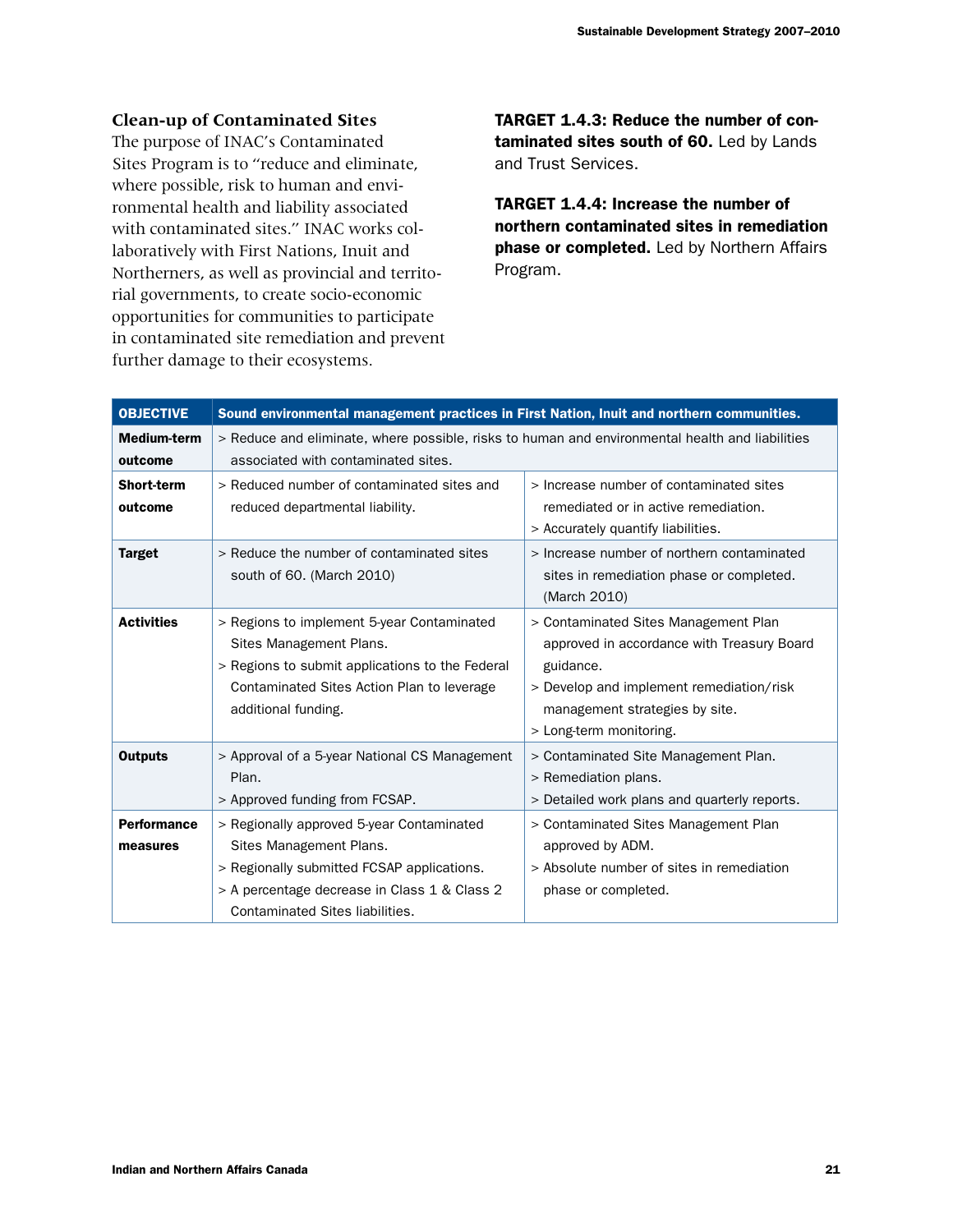## 2. INAC Operations: Building a Culture of Sustainability

While the first set of SD commitments address the cornerstones of supporting sustainability at the community level, this second set of commitments focus on the more subtle operational and behavioural changes required from within the INAC.

Building a culture of sustainability within INAC will enable the department to develop and deliver programs that lead to sustainable communities. To effectively integrate

sustainability into the way the department does business, decision makers must be equipped with the proper knowledge, tools, structures and processes. By adopting these best practices, INAC can minimize the ecological footprint of its operations.

## Improving the Integration of SD within INAC

In order to better understand and anticipate the social, cultural, economic and environmental dynamics of their decisions, employees need guidance, tools and a clear departmental commitment to integrate the principles of

| <b>OBJECTIVE</b>               | Improved sustainable development integration in INAC.                                                                                                                                                                                                                                                                                        |                                                                                                                                                                                                                                                                                                                                                                                                                                |  |  |  |
|--------------------------------|----------------------------------------------------------------------------------------------------------------------------------------------------------------------------------------------------------------------------------------------------------------------------------------------------------------------------------------------|--------------------------------------------------------------------------------------------------------------------------------------------------------------------------------------------------------------------------------------------------------------------------------------------------------------------------------------------------------------------------------------------------------------------------------|--|--|--|
| <b>Medium-term</b>             | > Departmental structures and processes support sustainable development objectives.                                                                                                                                                                                                                                                          |                                                                                                                                                                                                                                                                                                                                                                                                                                |  |  |  |
| outcome                        |                                                                                                                                                                                                                                                                                                                                              |                                                                                                                                                                                                                                                                                                                                                                                                                                |  |  |  |
| Short-term                     | > Improved awareness among INAC manage-<br>SD considerations are integrated into the key                                                                                                                                                                                                                                                     |                                                                                                                                                                                                                                                                                                                                                                                                                                |  |  |  |
| outcome                        | ment and employees.                                                                                                                                                                                                                                                                                                                          | departmental plans, programs and policies.                                                                                                                                                                                                                                                                                                                                                                                     |  |  |  |
| <b>Target</b>                  | > Raise awareness of SD within the Department.                                                                                                                                                                                                                                                                                               | > Improve the integration of SD considerations                                                                                                                                                                                                                                                                                                                                                                                 |  |  |  |
|                                | (March 2010)                                                                                                                                                                                                                                                                                                                                 | within the Department. (March 2010)                                                                                                                                                                                                                                                                                                                                                                                            |  |  |  |
| <b>Activities</b>              | > Develop and implement a communication plan<br>for raising SD awareness (2007-2010)<br>(SDD & NSDWG).<br>> Conduct a SD awareness survey to establish<br>baseline data and comparison data<br>(2007 & 2009) (SDD).<br>> Establish an Environmental Sustainability<br>Network (ESN) 2008 (CS).<br>> Establish the role of NSDWG (2007-2010). | > Ensure SDS commitments are included in<br>strategic outcome planning.<br>> Integrate the SDS annual reporting with annual<br>dept reporting.<br>> Develop a strategy to improve the linkage with<br>the SO Tables.<br>> Implement a strengthened SEA management<br>system across INAC that ensures that the<br>principles of sustainable development are<br>factored into early planning of policies, plans<br>and programs. |  |  |  |
| <b>Outputs</b>                 | > Communications plan.<br>> Baseline data and comparison data.<br>> ESN members and ESN events.<br>> NSDWG terms of reference and work plan.                                                                                                                                                                                                 | > SDS commitments appear is SO plans.<br>> Timely annual SD reports.<br>> Strategy.<br>> Officers trained in SEA, electronic tracking<br>registry for SEA.                                                                                                                                                                                                                                                                     |  |  |  |
| <b>Performance</b><br>measures | > Level of sustainable development awareness.                                                                                                                                                                                                                                                                                                | > SD reporting coincides with DPR reporting and<br>SDS4 commitments are included annually in<br>DPR & RPP.<br>> Number of preliminary scans and SEAs<br>completed.<br>> The results of SEAs are reported on in all MCs<br>and TB submissions.                                                                                                                                                                                  |  |  |  |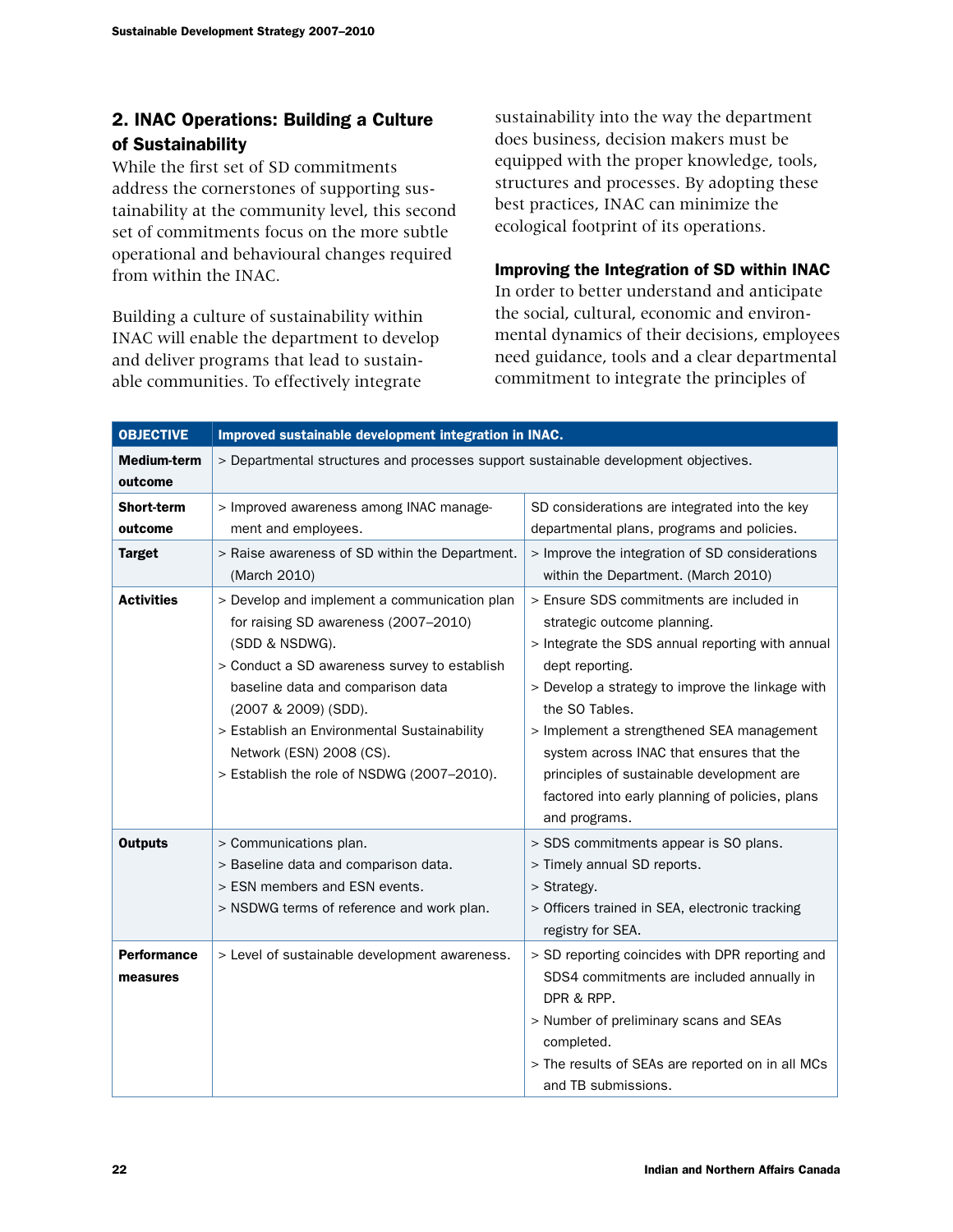sustainable development into planning and reporting processes.

This objective puts forward targets to promote awareness of sustainable development within the INAC and to facilitate the integration of the SDS into the overall departmental planning, reporting and decision-making process. A key activity that will contribute to this objective is the department's implementation of the *Cabinet Directive on Strategic Environmental Assessment.* Strategic Environmental Assessment (SEA) is an important tool to achieve sustainable development because it generates information about potential environmental effects that can be used to inform the development of policies, plans and programs.

## **OBJECTIVE 2.1: Improved sustainable** development integration in INAC.

TARGET 2.1.1: Raise awareness of sustainable development within the Department. Led by the Sustainable Development Division.

TARGET 2.1.2: Improve the integration of the sustainable development considerations within the Department. Led by the Sustainable Development Division.

## Environmental Stewardship Strategy

There have been significant changes to the legislative and regulatory frameworks in which the Indian and Inuit Affairs Business Line (IIABL) operates. Questions related to departmental compliance with federal environmental legislation, potential increases to liabilities and accountabilities associated with an expanding reserve land base, and the increasing sophistication of First Nation development initiatives have required a renewed commitment to environmental stewardship.

The Environmental Stewardship Strategy is an action plan for INAC sectors that ensures

## Concluding Land Claims

Comprehensive land claims agreements and the constitutionally protected rights they define are key to defining the relationship between the Government of Canada, provincial and territorial governments and Aboriginal parties. They provide institutions and processes that all parties can use to improve social and economic conditions and protect natural resources and the environment.

The Labrador Inuit Land Claims Agreement, signed in Nain, Labrador, January 22, 2005 represents the successful conclusion of 28 years of work by the parties. The Agreement — a modern-day treaty — is the first of its kind in Atlantic Canada.

environmental concerns and sound environmental management practices become an integral component of IIABL departmental operations. This renewed SDS commitment promotes improvements in environmental quality and protection of First Nations health and safety, which will also mitigate INAC's liabilities.

## **OBJECTIVE 2.2: Promote sound** environmental management practices into departmental operations.

TARGET 2.2.1: Implement IIABL's Environmental Stewardship Strategy (ESS) Environmental Performance Framework through the integration of sound environmental management practices into IIABL departmental operations. Led by Lands and Trust Services.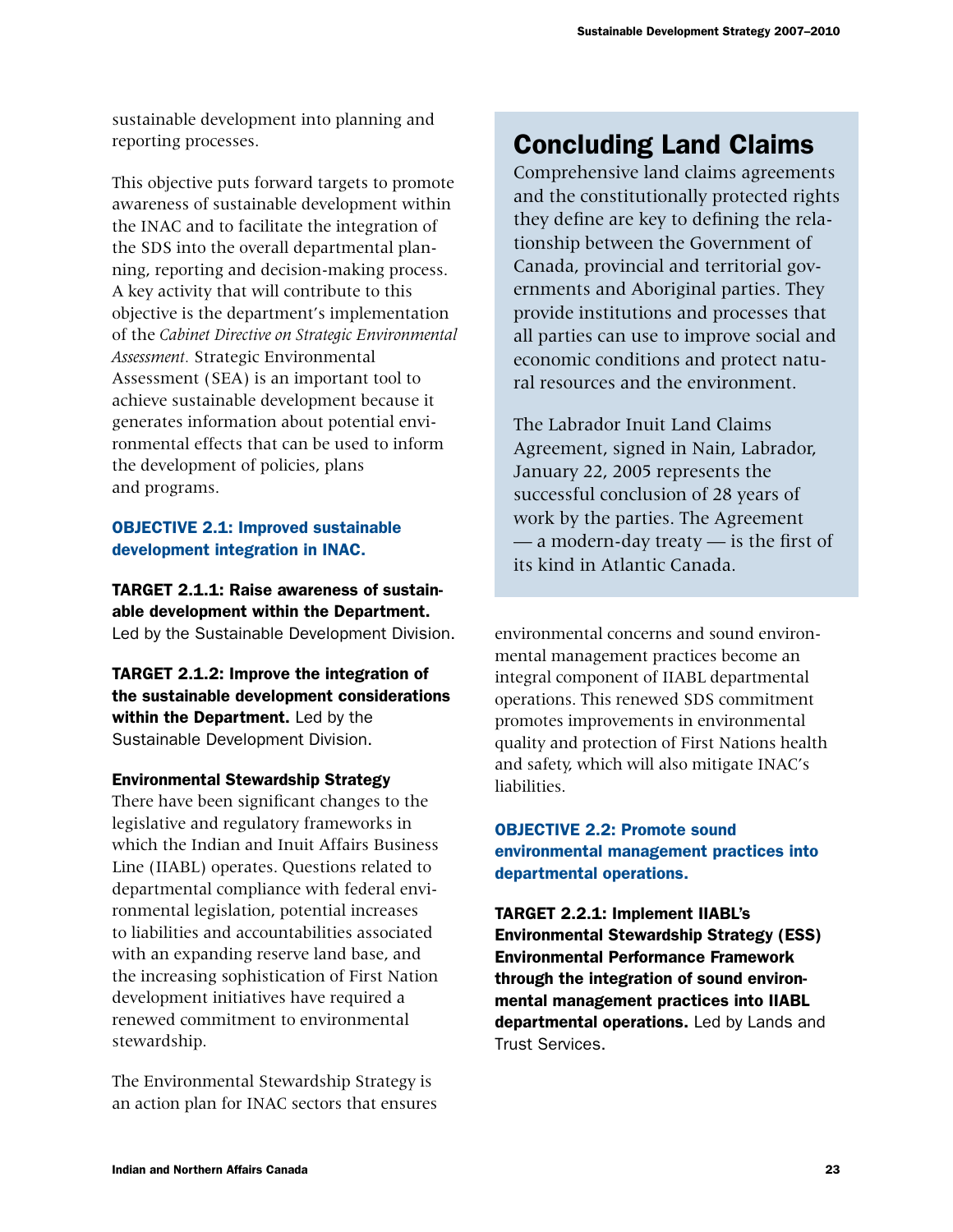|                              | <b>Promote sound environmental</b>                                                                                                                                                                                                                                                               |  |  |  |  |
|------------------------------|--------------------------------------------------------------------------------------------------------------------------------------------------------------------------------------------------------------------------------------------------------------------------------------------------|--|--|--|--|
|                              | management practices into                                                                                                                                                                                                                                                                        |  |  |  |  |
| <b>OBJECTIVE</b>             | departmental operations.                                                                                                                                                                                                                                                                         |  |  |  |  |
| Medium-term<br>outcome       | > IIABL departmental operations are<br>environmentally sound and INAC's<br>liabilities are minimized.                                                                                                                                                                                            |  |  |  |  |
| <b>Short-term</b><br>outcome | > Sound environmental practices are<br>promoted and integrated within IIABL<br>departmental operations.                                                                                                                                                                                          |  |  |  |  |
| <b>Target</b>                | > Implement IIABL's Environmental<br>Stewardship Strategy (ESS)<br><b>Environmental Performance</b><br>Framework through the integration of<br>sound environmental management<br>practices into IIABL departmental<br>operations. (March 2009)                                                   |  |  |  |  |
| <b>Activities</b>            | > Creation of a tank inventory.<br>(March 31, 2009)<br>> Creation of a waste site inventory.<br>(March 31, 2009)<br>> Development and approval of an<br><b>IIABL Waste Site Management Policy</b><br>in accordance with the Indian Act<br>Indian Waste Disposal Regulations.<br>(March 31, 2008) |  |  |  |  |
| <b>Outputs</b>               | > National Fuel Tank inventory.<br>> National Waste Site inventory.<br>> Standardized national policy and<br>protocols on waste management.                                                                                                                                                      |  |  |  |  |
| Performance                  | > A completed tank inventory                                                                                                                                                                                                                                                                     |  |  |  |  |
| measures                     | database.                                                                                                                                                                                                                                                                                        |  |  |  |  |
|                              | > A completed waste site inventory<br>database.<br>> An approved IIABL Waste<br>Management Policy.<br>> An approved IIABL Environmental                                                                                                                                                          |  |  |  |  |
|                              | Performance Framework.                                                                                                                                                                                                                                                                           |  |  |  |  |

#### Greening of Departmental Operations

The Greening of Government Operations is a government-wide initiative that establishes guidelines about integrating environmental and sustainable development considerations into the operations of federal departments.

Corporate Services is responsible for INAC's Greening Internal Operations program, which focuses on the reduction of environmental degradation due to departmental internal operations. With approximately 4,700 employees nation-wide, there is great potential to reduce INAC's environmental impact due to both departmental operations and the personal practices of its employees.

**OBJECTIVE 2.3: Sustainable Development** will be firmly integrated into Corporate Systems (Finance, Human Resources, Information Management, Audit and Evaluation, and Administrative Services) nation-wide.

TARGET 2.3.1: Develop and Implement an Environmental Management System for Corporate Services. Led by Corporate Services.

An Environmental Management System (EMS) for Corporate Services will further integrate sustainable development principles and sound environmental management practices into the internal operations of the Department. The EMS will provide baseline information to support decision making, performance measurement, and the development of mitigation measures to address identified significant environmental aspects of Corporate Services' operations. Furthermore, the EMS is anticipated to provide valuable strategic direction for the development of future sustainable development strategy targets for Corporate Services.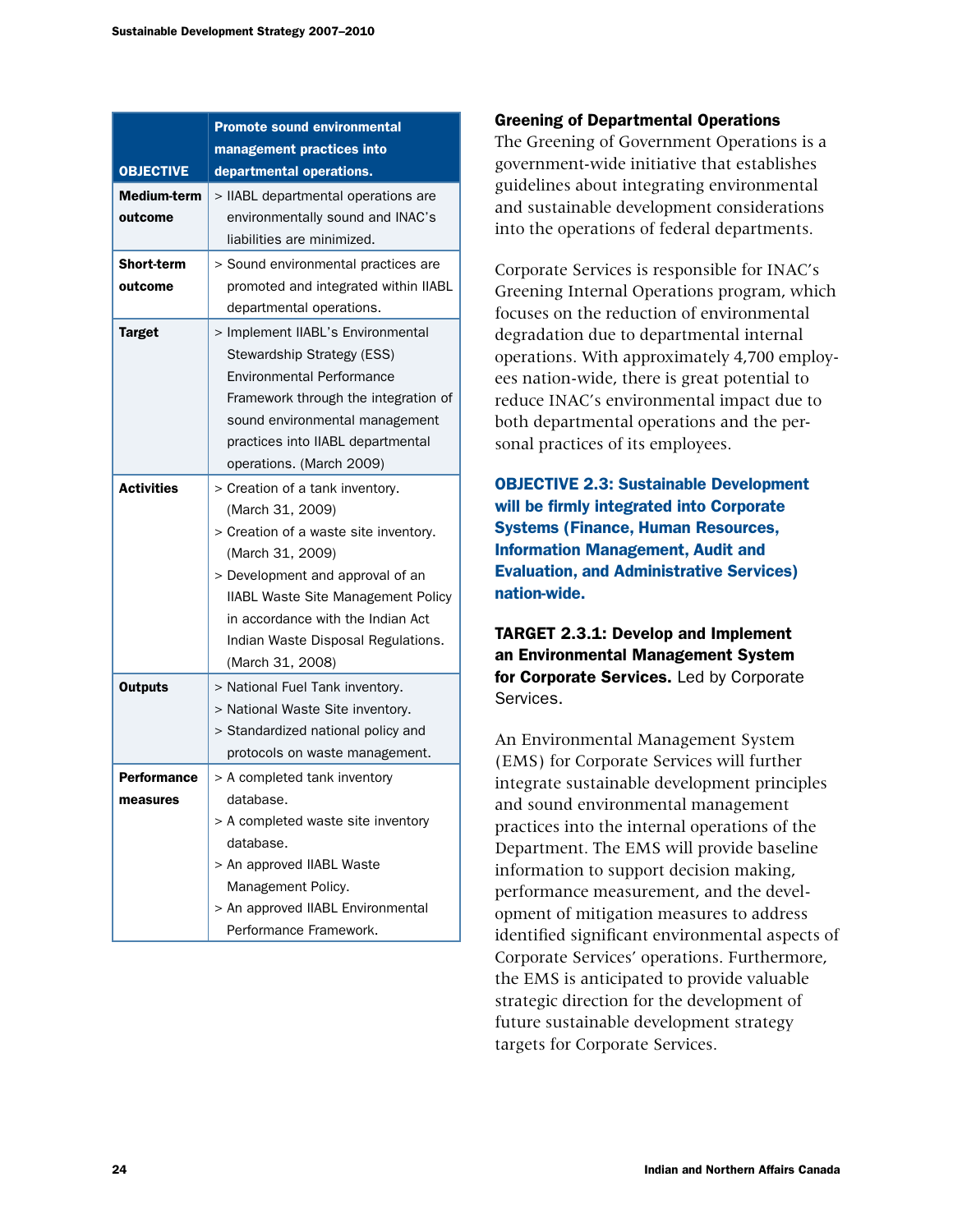## Partnering to Protect Edehzhie

The Northwest Territories Protected Areas Strategy (NWT PAS) was established in 1999 as an overall framework to help NWT communities protect areas of land and water with special natural and cultural values for the long term. Under the NWT PAS initiative, six communities have been working with INAC and Environment Canada to protect a 2.5 million-hectare piece of land called "Edehzhie," located in the southwest area of the territory.

Edehzhie has significant cultural and spiritual importance to the First Nations and is a significant area of boreal forest and wetlands, providing key habitat for migratory birds and woodland caribou.

INAC plays a facilitation role, working jointly with many partners.

TARGET 2.3.2: Develop and implement a green procurement policy for INAC. Led by Corporate Services.

Green procurement became mandatory with the release of the *Policy on Green Procurement* in April 2006, and federal guidance is available to all departments across Canada. In order to effectively integrate green procurement practices into the Department's internal operations, Corporate Services will develop and implement INAC's departmental Green Procurement Policy as well as supporting training, awareness, guidance and tools. Additionally, Corporate Services will strive to harmonize the requirements of the Procurement Strategy for Aboriginal Business (PSAB) and the departmental Green Procurement Policy.

## **Greening of Government Operations and Government-wide Targets**

The Office of Greening Government Operations (OGGO) was created in April 2005 within Public Works and Government Services Canada with the mandate to accelerate the greening of the government's operations by working closely with other federal departments, particularly Treasury Board Secretariat and Environment Canada. OGGO recommends that federal departments include targets and activities concerning three areas — buildings, vehicles, and green procurement — into departmental Sustainable Development Strategies.

The recommendations suggested by OGGO are not entirely applicable or feasible in the context of INAC's current operations. However, INAC is responding to the recommendations and it is foreseen that the implementation of an EMS in the 2007–2010 period will generate more targets and activities relating to greening of government operations.

**Buildings:** INAC's operational facilities are mainly leased from or by Public Works and Government Services Canada (PWGSC). INAC will work closely with PWGSC to implement sustainable development principles into its facility management. In order to set future targets related to buildings, INAC must first collect baseline information to assess current conditions. The collection and analysis of baseline information, as well as the resulting development and implementation of related action plans, will be incorporated as a part of the EMS for Corporate Services.

**Vehicles:** INAC has achieved many past accomplishments in the realm of environmentally sound vehicle fleet management. For example, stringent procurement requirements are present within the departmental Fleet Management Policy, such as the need to obtain approval from the Assistant Deputy Minister (ADM) of Corporate Services to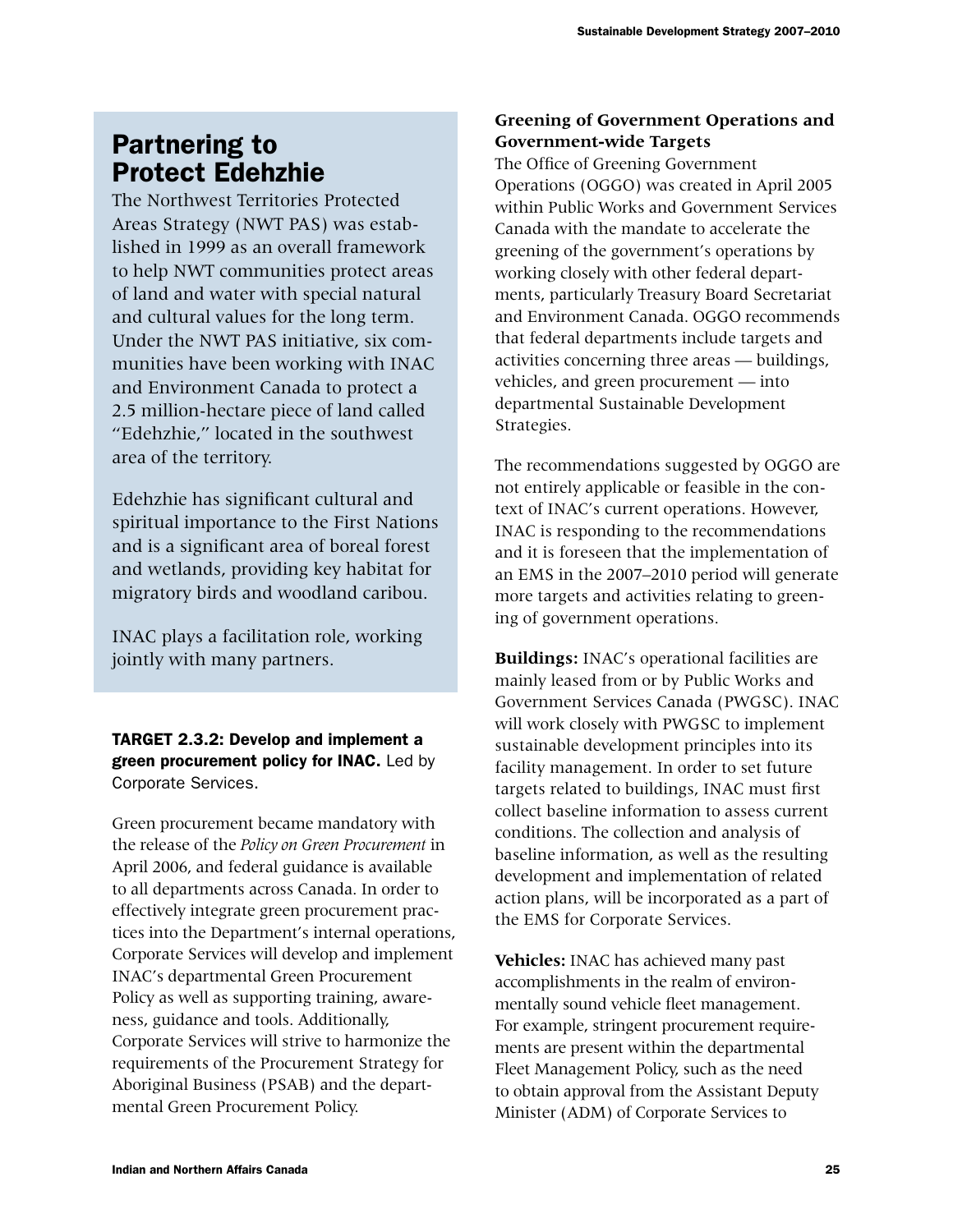| <b>OBJECTIVE</b>               | Sustainable Development will be firmly integrated into Corporate Systems (Finance,<br>Human Resources, Information Management, Audit and Evaluation, and Administrative Services)<br>nation-wide.                                                                                                                                                                                                     |                                                                                                                                                                                                                                                                                                                                                                       |  |  |  |
|--------------------------------|-------------------------------------------------------------------------------------------------------------------------------------------------------------------------------------------------------------------------------------------------------------------------------------------------------------------------------------------------------------------------------------------------------|-----------------------------------------------------------------------------------------------------------------------------------------------------------------------------------------------------------------------------------------------------------------------------------------------------------------------------------------------------------------------|--|--|--|
| <b>Medium-term</b><br>outcome  | > Environmentally-responsible and cost-efficient<br>departmental support services, and the sys-<br>tematization of sustainable development<br>in Corporate Services operations.                                                                                                                                                                                                                       | > Significantly decrease the negative<br>environmental impact of procurement at INAC.                                                                                                                                                                                                                                                                                 |  |  |  |
| <b>Short-term</b><br>outcome   | > Baseline information regarding the envi-<br>ronmental impact of Corporate Services'<br>operations is collected and applied to the next<br>phase of the EMS.                                                                                                                                                                                                                                         | > Opportunities for integrating green procure-<br>ment practices into the Department's opera-<br>tions are identified and promoted throughout<br>the Department.                                                                                                                                                                                                      |  |  |  |
| <b>Target</b>                  | > Develop and implement an Environmental<br>Management System (EMS) for INAC Corporate<br>Services.                                                                                                                                                                                                                                                                                                   | > Develop and implement a Green Procurement<br>Policy for INAC.                                                                                                                                                                                                                                                                                                       |  |  |  |
| <b>Activities</b>              | > Implement environmental action plans devel-<br>oped in 2006 by August 2007.<br>> Execute policy review and gap analysis exer-<br>cises for HQ Corporate Services Sector<br>by September 2008.<br>> Develop and implement environmental<br>management programs for HQ Corporate<br>Services Sector by December 2009.<br>> Implement supporting regional specific policy<br>reviews by December 2009. | > Create a working definition of Green<br>Procurement by March 2007.<br>> Conduct an in-house policy review of<br>procurement and implement environmental<br>considerations by December 2008.<br>> Write and implement a departmental Green<br>Procurement policy by March 2008.<br>> Reduce personal printer usage and paper<br>consumption by 10% by December 2009. |  |  |  |
| <b>Outputs</b>                 | > Baseline data regarding the environmental<br>impacts of Corporate Services Sector is<br>collected.                                                                                                                                                                                                                                                                                                  | > A Green Procurement Policy and supporting<br>guidance, tools, training and awareness is cre-<br>ated and promoted throughout the Department.                                                                                                                                                                                                                        |  |  |  |
| <b>Performance</b><br>measures | > Results of environmental management<br>programs for Administrative Services and<br>Corporate Services are quantified.                                                                                                                                                                                                                                                                               | > The dollar value and quantity of green<br>procurement is documented.<br>> Historical data and rates of consumption<br>between past years and the current year are<br>measured and documented.                                                                                                                                                                       |  |  |  |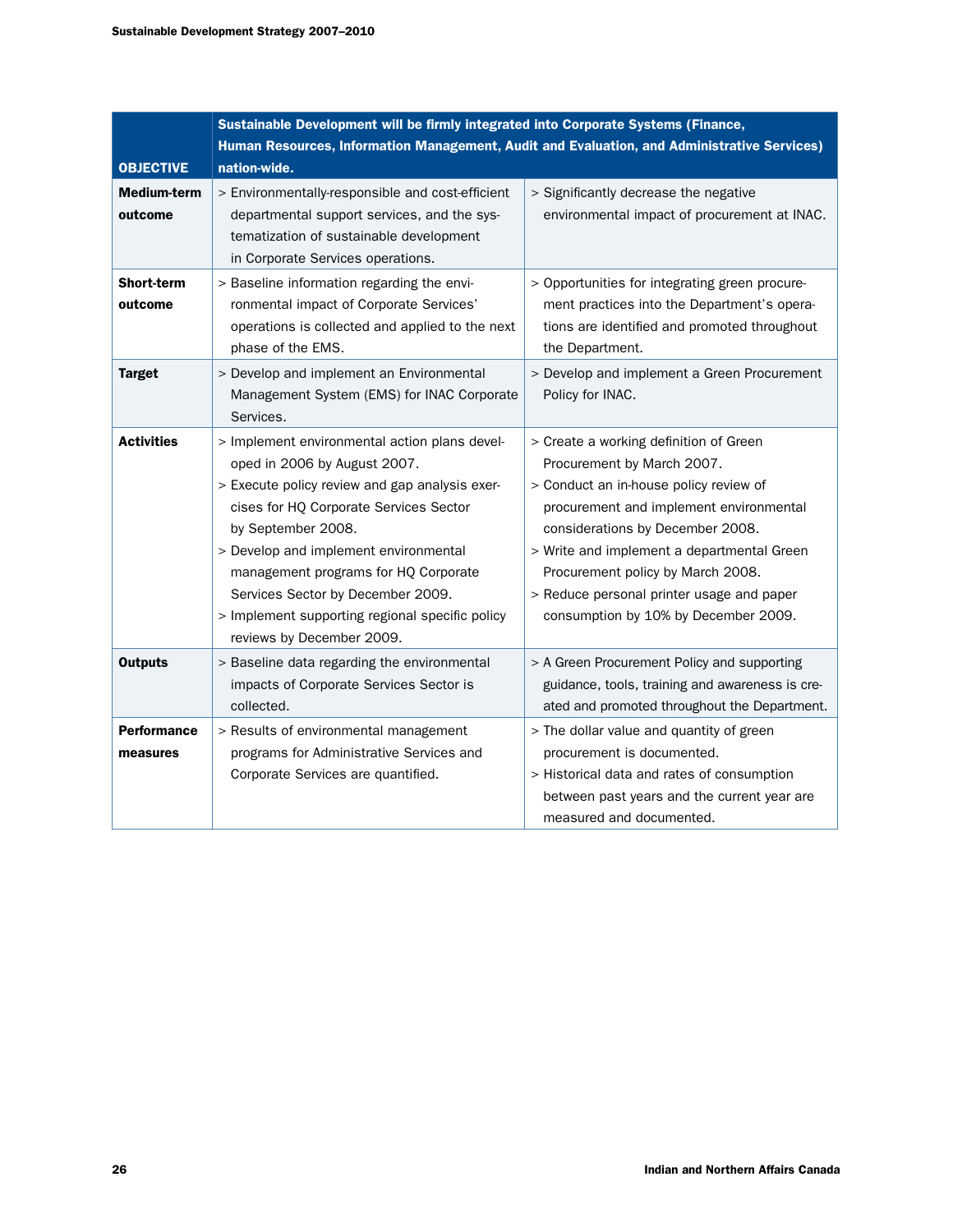purchase sport utility type vehicles south of 60. The Department has also reduced its fleet from 800 vehicles in 1987 to its current status of 120 vehicles. However, awareness about the departmental Fleet Management Policy and alternative forms of transportation available to employees (such as car pooling and public transit) needs to be assessed. A policy review, gap analysis, and baseline information collection regarding vehicles will be completed through the implementation of the EMS for Corporate Services. INAC will continue to report annually to the Treasury Board Secretariat about its departmental fleet management.

**Green Procurement:** OGGO's recommendations regarding green procurement are consistent with the requirements of the federal *Policy on Green Procurement*, released in April 2006. INAC has set one target regarding green procurement: to develop and implement a departmental Green Procurement Policy. The Green Procurement Policy will move beyond the requirements of the federal policy by integrating supporting activities, such as the delivery of related awareness initiatives, training, and guidance.

## Sharing the Sustainability Story

INAC aims to raise awareness of SD initiatives by documenting the conditions that make an initiative sustainable at the community level.

As one of the activities under the SDS 2004–2006, INAC hired the Centre for Indigenous Environmental Resources (CIER) to help document and disseminate information about sustainable initiatives in First Nations. Under the guidance of an Advisory Committee, Aboriginal researchers documented and analysed the processes and conditions that resulted in or hindered the promotion of sustainability in 15 First Nation communities.

The results of the research were presented in two formats: (1) as an article in *Nation to Nation*, a user-friendly information magazine for First Nation communities across Canada, and (2) as a policy document titled "Sharing the Story," aimed at helping INAC and other organizations better meet the needs of First Nations when developing, implementing programs, policies and processes.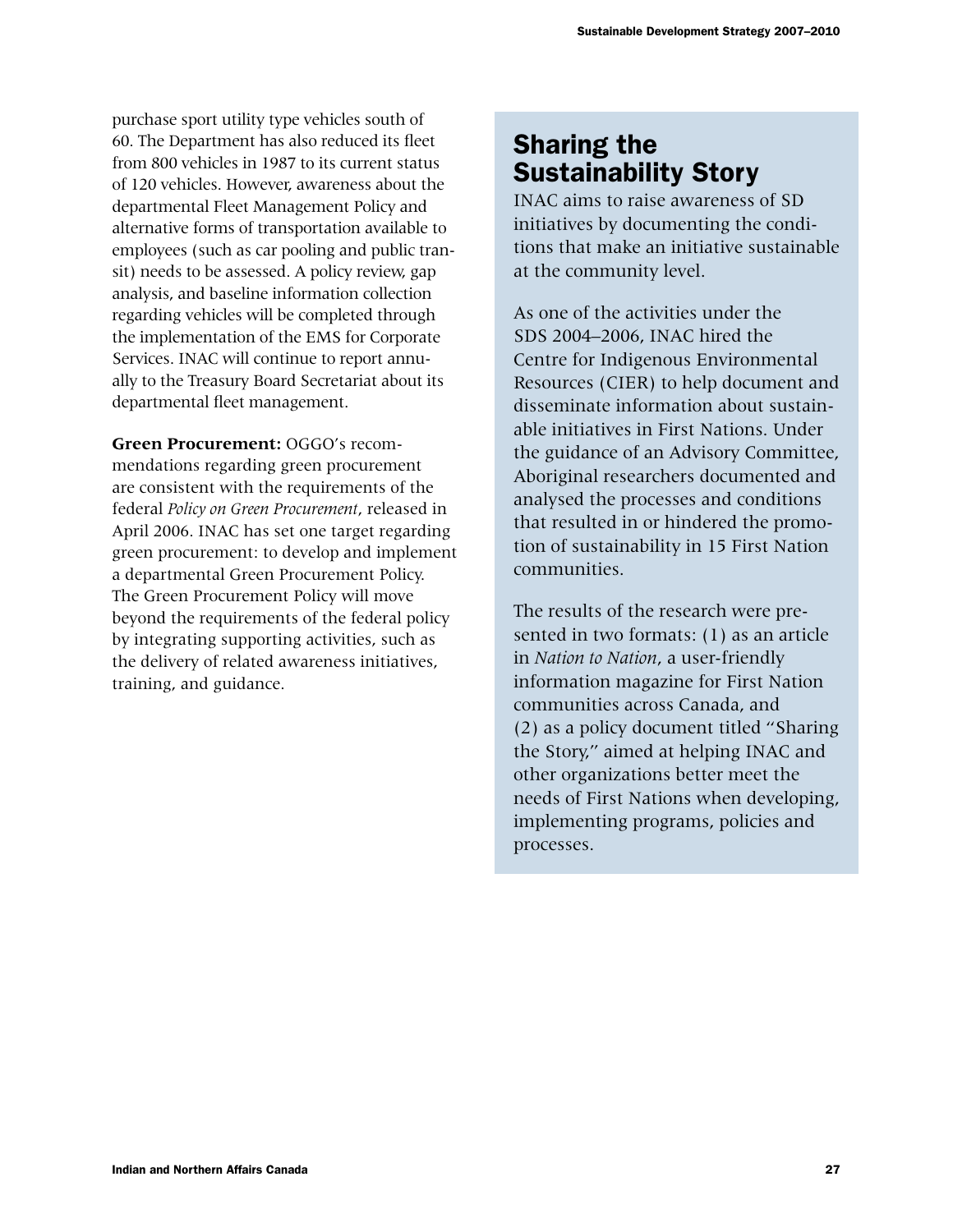# Monitoring and Reporting

SDS monitoring and reporting are substantially enhanced for this SDS 2007–2010. These enhancements will allow SD activities to be more accurately monitored as well as more fully integrated into broader federal and departmental activities.

## Monitoring

The first major enhancement is the development of logic models for the monitoring purposes of SDS 2007–2010. Each objective has its own logic model, based on Treasury Board Secretariat (TBS) and departmental models, demonstrating outputs, short- and mediumterm outcomes, and performance measures.

For greater integration, all SDS targets are now included in a strategic outcome plan or regional plan. In doing so, SDS targets can be reviewed annually when departmental plans are being developed and revised. The logic models developed for each objective will also ensure that senior departmental managers are fully aware of the nature of each commitment, and that implementation can be monitored and measured.

Beyond what is included in the SDS document, individual action plans have been developed for each SDS target. These include a detailed work plan with specific milestones and accountabilities. The work plans are not contained within the SDS, but will be monitored by Sustainable Development Division and accountable sectors and regions.

#### Reporting

In order to better align with departmental planning and reporting, the SDS 2007–2010 is now developed for the fiscal year, rather than the calendar year. While still covering a three-year period, the SDS timeframe will now begin on April 1, 2007 and end March 31, 2010. This change is based on the CESD recommendation to better integrate SDSs with departmental planning and reporting to facilitate coordination of federal reporting on horizontal SD commitments.

While the sectors and regions are accountable for implementing their targets within the SDS, it is the Sustainable Development Division that is responsible for monitoring and reporting on progress. Reporting will be done on an annual basis and will coincide with the Departmental Performance Report (DPR).

At the end of each fiscal year, the Sustainable Development Division will work with the Strategic Outcome Planning Directorate, Strategic Outcome secretaries and sector and regional SDS coordinators to develop an Annual SDS Progress Report. Working within the time frame of the development of the DPR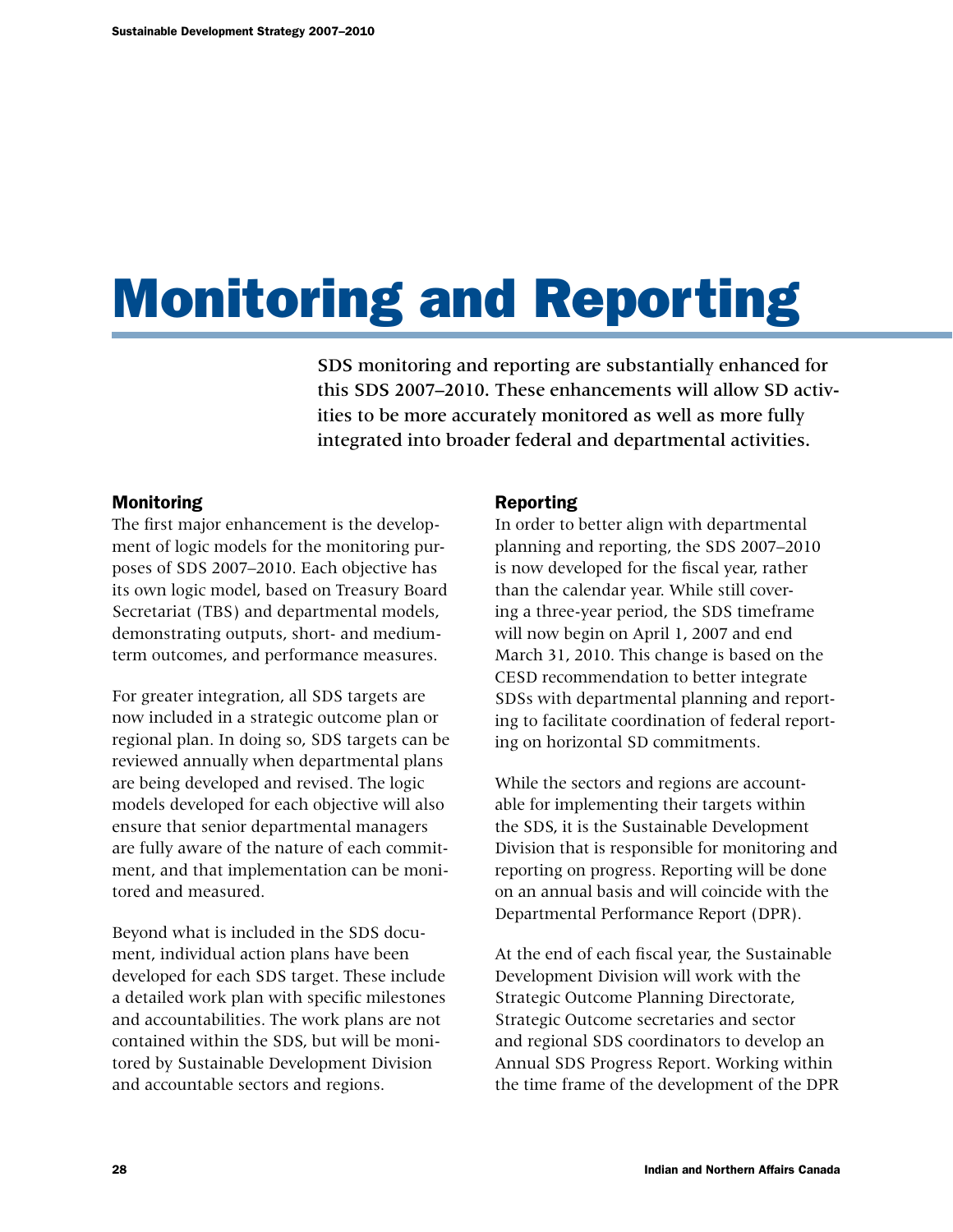and Strategic Outcome reporting will allow for a joint reporting process and eliminate duplication of efforts. Both TBS and CESD recommend detailed annual reporting and recognize the deficiencies of reporting solely within the DPR guidelines. The Annual SDS Progress

Report will provide greater detail than what can be included in the DPR and will be referenced within the DPR. The Annual SDS Progress Report will be published on INAC's website each fall.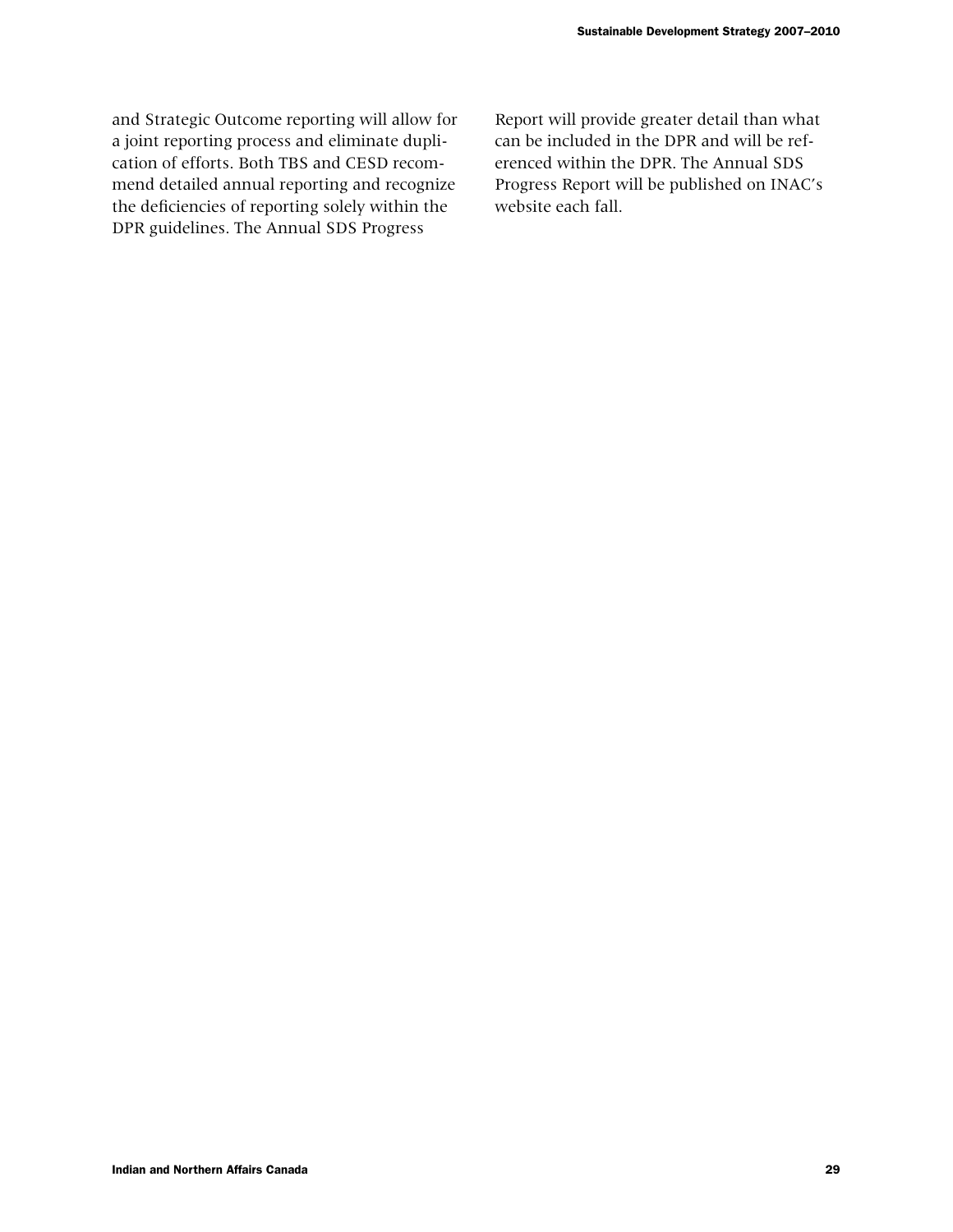# Conclusion

INAC's third Sustainable Development Strategy (2004–2006) focused extensively on developing and integrating processes for involving First Nations, Inuit and Northerners in government decisions that affect their lives. Achieving effective partnerships is a fundamental step if community-based impacts are to be long-term, and development to be sustainable.

Building on the success of the engagement processes stemming from the last SDS, this fourth Sustainable Development Strategy makes significant strides towards fully integrating the concept of sustainable development into all aspects of INAC's external programming and internal operations.

INAC is confident that this intensified focus on integration will lead to more accurate and careful monitoring, and thereby greater results over the long term for First Nations, Inuit and northern communities.

It is INAC's vision for sustainable development that within two generations, many First Nations and Inuit communities will be healthy and safe models of sustainability, and that the northern territories will be more self-sufficient and prosperous regions where people manage their own affairs and make strong contributions to the country as a whole. This SDS document is but one step towards this vision, and INAC is committed to its realization.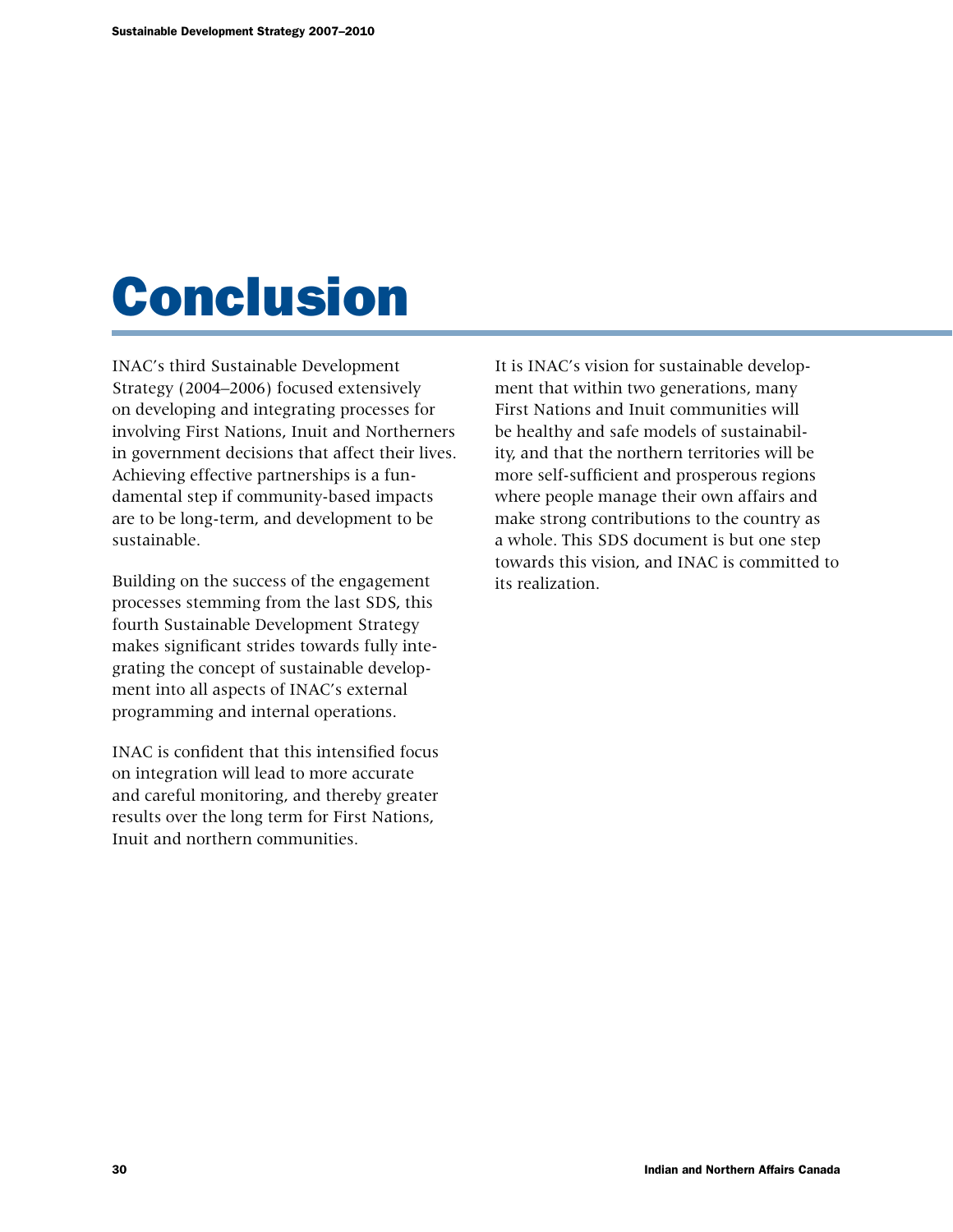# Appendices

## Appendix 1. Integration of SD Strategy into Overall INAC Direction and Reporting

INAC's fourth Sustainable Development Strategy is integrated with the Department's overall direction and structure. All targets included in the strategy report through one of the strategic outcomes of the program activity architecture, thus they are clearly linked to achieving positive results that address key departmental priorities.

## **INAC's Mission, Mandate and Strategic Outcomes**

The department's mission is to support First Nations, Inuit, Métis and Northerners in achieving their social and economic aspirations and in developing healthy, sustainable communities where members enjoy a quality of life comparable to that of other Canadians This mission is realized through the exercise of three distinct mandates: Indian and Inuit Affairs, Northern Development, and Interlocutor for Métis and Non-status Indians, which, combined aim to provide opportunities for First Nations, Inuit, Métis and Northerners to more fully participate in and benefit from Canada's political, socio-economic development.

To achieve its mission and mandate, the Department has identified five programrelated strategic outcomes, under the following headings:

**The Government:** Good governance, effective institutions and co-operative relationships for First Nations, Inuit and Northerners.

**The People:** Strengthened individual and family well-being for First Nations, Inuit and Northerners.

**The Land:** Sustainable use of lands and resources by First Nations, Inuit and Northerners.

**The Economy:** First Nations, Inuit and Northerners close the economic gap.

### **Office of the Federal Interlocutor:**

Strengthened relationships with Métis, non-Status Indians and urban Aboriginal people to raise awareness of their needs and improve access to federal services with the aim of improving their socio-economic conditions.

These strategic outcomes shape policies, programs and services offered to First Nations, Inuit and Métis, and in the North, and provide criteria for assessing the Department's performance and progress.

## **Departmental Management and**

**Administration** is an operational outcome that underpins INAC's strategic outcomes and program activities. With this outcome, the Department is strategically, effectively and sustainably managed to support the Department's mission to make Canada a better place for First Nations, Inuit, Métis and Northerners.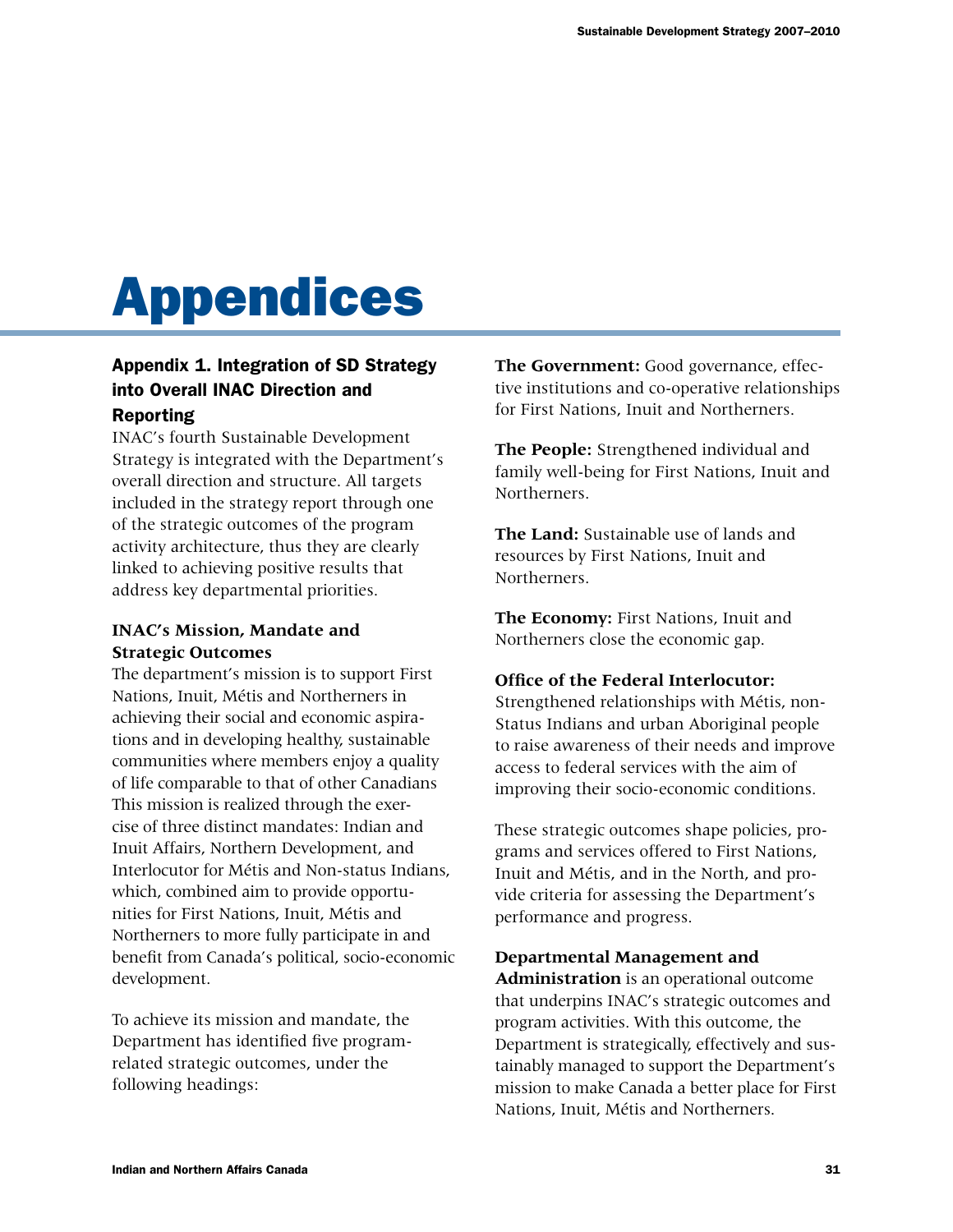SDS targets will be reported on in the Departmental Performance Report under their corresponding strategic outcomes. Although each individual target is directly linked to one strategic outcome, focus areas and their specific targets will likely have an impact on more than one strategic outcome. The

following table demonstrates under which strategic outcome the targets will report and where are also likely to have a direct or indirect impact. The right hand column indicates which federal SD goals the focus areas and targets support.

| SDS4                       | <b>Strategic Outcomes</b> |            |                                                             |         |                |                         |
|----------------------------|---------------------------|------------|-------------------------------------------------------------|---------|----------------|-------------------------|
|                            |                           |            |                                                             |         | Departmental   |                         |
|                            | The                       |            |                                                             | The     | Management &   |                         |
|                            | Government                | The People | The Land                                                    | Economy | Administration | <b>Federal SD Goals</b> |
| <b>Strategic Direction</b> |                           |            | <b>Looking Outward: Supporting Community Sustainability</b> |         |                |                         |
| Long-term planning         | $\mathsf{R}$              |            |                                                             |         |                | Sustainable             |
| 1.2.1, 1.2.2               |                           |            |                                                             |         |                | Communities             |
| Socio-Economic             |                           | R          |                                                             |         |                | Sustainable             |
| Development                |                           |            |                                                             |         |                | Communities             |
| 1.3.1, 1.3.2               |                           |            |                                                             |         |                |                         |
| Sustainable                |                           |            |                                                             | R       |                | Clean water &           |
| Infrastructure             |                           |            |                                                             |         |                | Sustainable             |
| 1.4.1, 1.4.2               |                           |            |                                                             |         |                | Communities             |
| Responsible                |                           | R          | ${\sf R}$                                                   |         |                | Reducing green          |
| Environmental              |                           |            |                                                             |         |                | house gas emis-         |
| Stewardship                |                           |            |                                                             |         |                | sions, sustainable      |
| 1.5.1, 1.5.2, 1.5.3,       |                           |            |                                                             |         |                | use of natural          |
| 1.5.4                      |                           |            |                                                             |         |                | resources               |
| <b>Strategic Direction</b> |                           |            | Looking Inward: Building a culture of SD within INAC        |         |                |                         |
| SD Integration             |                           |            |                                                             |         | $\mathsf{R}$   | Governance for          |
| 2.1.1, 2.1.2               |                           |            |                                                             |         |                | sustainable             |
|                            |                           |            |                                                             |         |                | development             |
| Environmental              |                           |            | R                                                           |         |                | Governance for          |
| Stewardship                |                           |            |                                                             |         |                | sustainable             |
| Strategy                   |                           |            |                                                             |         |                | development             |
| 2.2.1                      |                           |            |                                                             |         |                |                         |
| Greening of                |                           |            |                                                             |         | $\mathsf R$    | Governance for          |
| Government                 |                           |            |                                                             |         |                | sustainable             |
| Operations                 |                           |            |                                                             |         |                | development             |
| 2.3.1, 2.3.2               |                           |            |                                                             |         |                |                         |

R indicates the Strategic Outcome that the objective is reported under.

— indicates secondary Strategic Outcome impacts.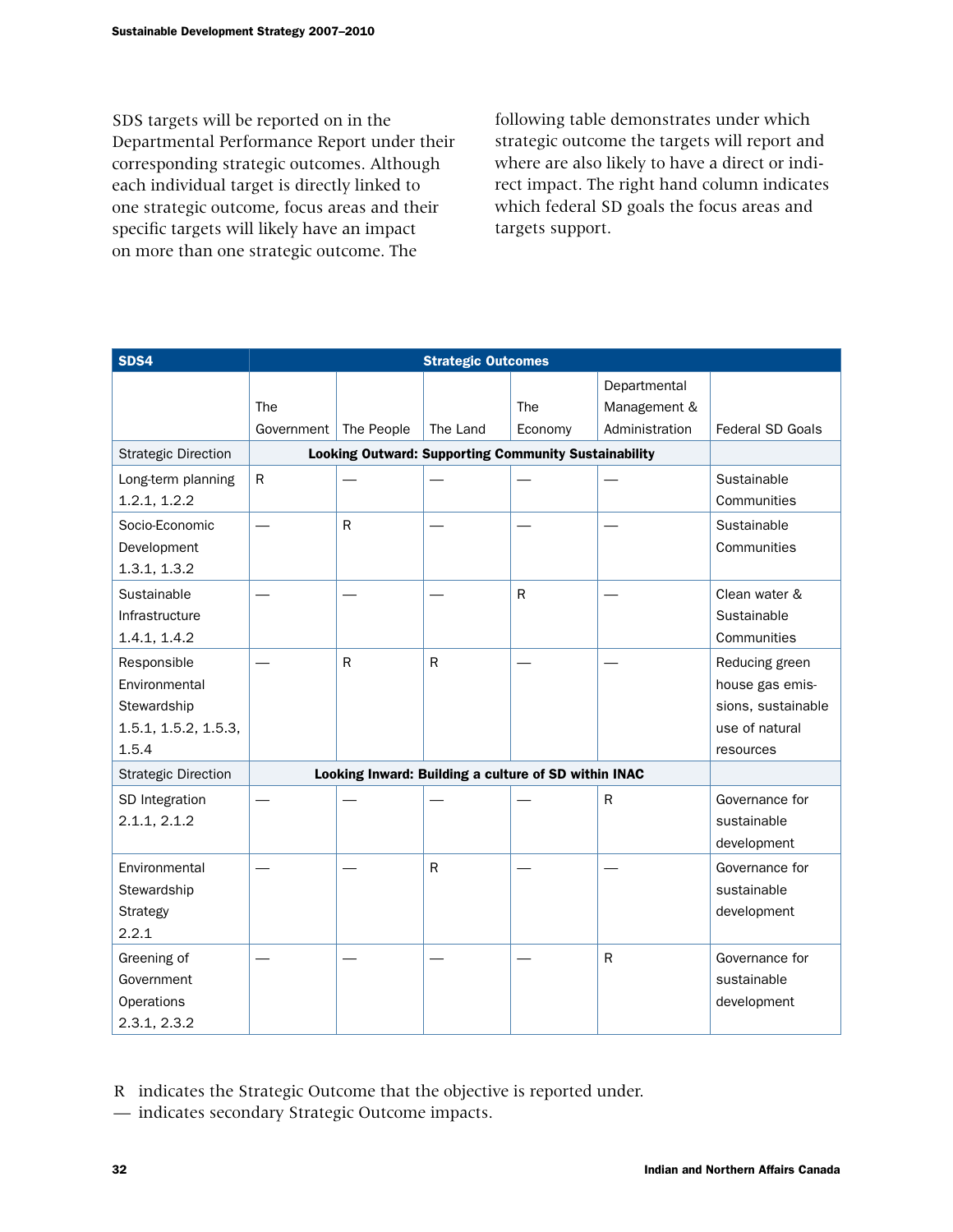## Appendix 2. Comprehensive Community Planning Framework

Comprehensive community planning (CCP) addresses key planning areas, all of which are interrelated and interdependent: governance, land and resources, health, infrastructure development, culture, social issues and the economy. Consideration of all key planning areas through one unified process defines community planning as a holistic and integrated exercise that can lead to sustainable development.

Under the SDS 2004–2006, CCP pilot projects were undertaken in the INAC Atlantic, Quebec and British Columbia Regional Offices to support First Nations in the development and implementation of comprehensive community plans. (More information on these pilot projects is found in the text boxes featured on pages 5, 8, and 13.)

Pilot evaluation workshops were also held in several regions to discuss the lessons learned, and steps forward. In addition, a national workshop was held in Cranbrook B.C., in October 2005, where INAC staff, First Nation representatives and other government departments came together to examine the current situation and to develop recommended options for the departmental CCP strategy.

The lessons learned include the need for CCP to be a community-driven, community-owned process; for INAC and other federal departments to support and facilitate the process through more coordination and integration of program activities and resources; and, for the process to be flexible enough to meet the needs of the First Nation, while responding to regional issues. As well, while the CCP is linked to federal programs, the partners to the CCP process must extend beyond the federal government to include provinces, municipalities and other stakeholders.

## Appendix 3: First Nations Water Management Strategy

The First Nations Water Management Strategy (FNWMS) was developed by Indian and Northern Affairs Canada (INAC) and Health Canada, in collaboration with First Nations, and was announced in 2003.

To assist with implementation of the strategy, \$600 million in new funding is targeted towards improving the quality of water and wastewater treatment in First Nations communities. In total, INAC and Health Canada are investing \$1.6 B over 5 years (2003–2004 to 2007–2008) for water and wastewater services in First Nations' communities. This includes funding for infrastructure, operation and maintenance of water and wastewater facilities, training of operators, and water quality monitoring.

Briefly, First Nations are responsible for the construction, operation, and maintenance of their water and wastewater systems. INAC provides funding to the First Nations for these activities, subject to the appropriate technical review and funding approval process. Health Canada works with First Nations to ensure that there are programs for monitoring drinking water quality in their communities. These programs help to quickly identify problems and to communicate them to Chief and Council for action. INAC works in close collaboration with Health Canada to promote the safety of drinking water in First Nations' communities. Environment Canada helps INAC in the development of wastewater and source water protection standards and protocols.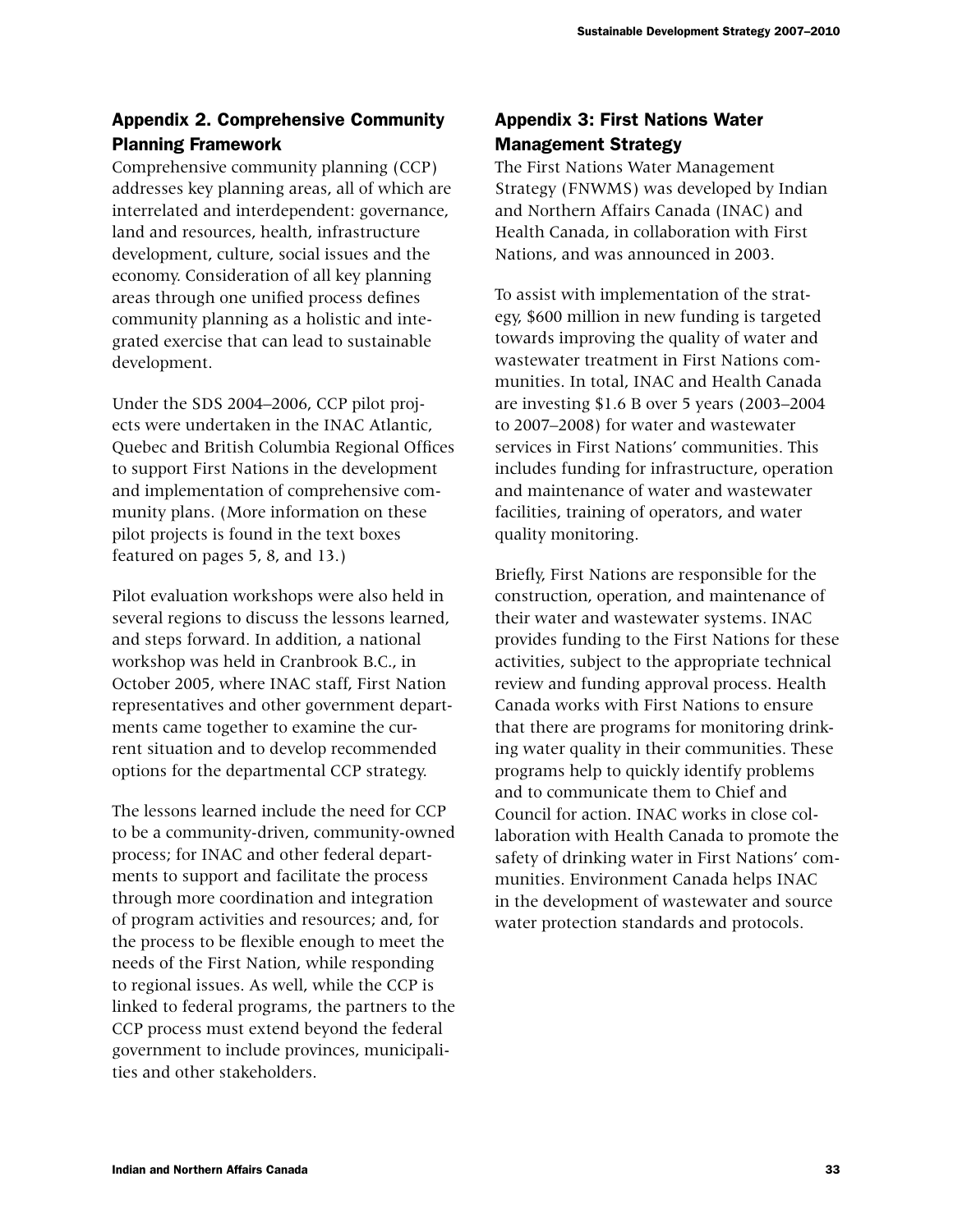## Appendix 4. Inventory of SDS 2007–2010 Commitments, Objectives, Targets

## Outward Commitments: Supporting Sustainable Communities

## **Long-term Planning**

|       | <b>OBJECTIVE 1.1: Improved departmental and federal co-ordination and harmonization of program planning and</b><br>implementation in support of long-term planning. |                            |            |              |  |  |
|-------|---------------------------------------------------------------------------------------------------------------------------------------------------------------------|----------------------------|------------|--------------|--|--|
|       |                                                                                                                                                                     |                            |            |              |  |  |
| #     | Target                                                                                                                                                              | Lead                       | Due date   | Federal goal |  |  |
| 1.1.1 | The CCP Strategy approved and implemented                                                                                                                           | Socio-Economic Policy and  | March 2010 | IV           |  |  |
|       | in collaboration with First Nations.                                                                                                                                | <b>Regional Operations</b> |            |              |  |  |
| 1.1.2 | Identify the factors that influence the                                                                                                                             | Sustainable Development    | March 2010 | IV           |  |  |
|       | sustainability of remote communities south                                                                                                                          | Division in partnerships   |            |              |  |  |
|       | of 60 and determine how INAC policies and                                                                                                                           | with the INAC regional     |            |              |  |  |
|       | programs could be modified to better address                                                                                                                        | offices of Alberta.        |            |              |  |  |
|       | the challenges.                                                                                                                                                     | Saskatchewan, Manitoba     |            |              |  |  |
|       |                                                                                                                                                                     | and Ontario                |            |              |  |  |

## **Socio-Economic Development**

| OBJECTIVE 1.2: Enhanced social and economic capacity in Aboriginal communities through educational and |                                              |                            |            |              |
|--------------------------------------------------------------------------------------------------------|----------------------------------------------|----------------------------|------------|--------------|
|                                                                                                        | social programming.                          |                            |            |              |
| #                                                                                                      | Target                                       | Lead                       | Due date   | Federal goal |
| 1.2.1                                                                                                  | Graduate more Aboriginal learners from       | Socio-Economic Policy and  | March 2010 | IV           |
|                                                                                                        | high school and post-secondary institutions. | <b>Regional Operations</b> |            |              |
|                                                                                                        | (March 2010)                                 |                            |            |              |
| 1.2.2                                                                                                  | Enhance the Family Violence Prevention       | Socio-Economic Policy and  | March 2012 | 1V           |
|                                                                                                        | Program.                                     | <b>Regional Operations</b> |            |              |

## **Sustainable Infrastructure**

| <b>OBJECTIVE 1.3: Housing, water and wastewater facilities to First Nations that meet standards applicable to other</b> |                                                |                            |            |              |
|-------------------------------------------------------------------------------------------------------------------------|------------------------------------------------|----------------------------|------------|--------------|
|                                                                                                                         | comparable Canadian communities.               |                            |            |              |
| #                                                                                                                       | Target                                         | Lead                       | Due date   | Federal goal |
| 1.3.1                                                                                                                   | Increase the amount of affordable and suit-    | Socio-Economic Policy and  | March 2010 | IV           |
|                                                                                                                         | able housing while building capacity to ensure | <b>Regional Operations</b> |            |              |
|                                                                                                                         | effective management and control by First      |                            |            |              |
|                                                                                                                         | Nation communities.                            |                            |            |              |
| 1.3.2                                                                                                                   | Reduce the number of high-risk and             | Socio-Economic Policy and  | March 2008 |              |
|                                                                                                                         | medium-risk sites identified in the National   | <b>Regional Operations</b> |            |              |
|                                                                                                                         | Assessment of Water and Wastewater             |                            |            |              |
|                                                                                                                         | Systems in First Nation communities.           |                            |            |              |